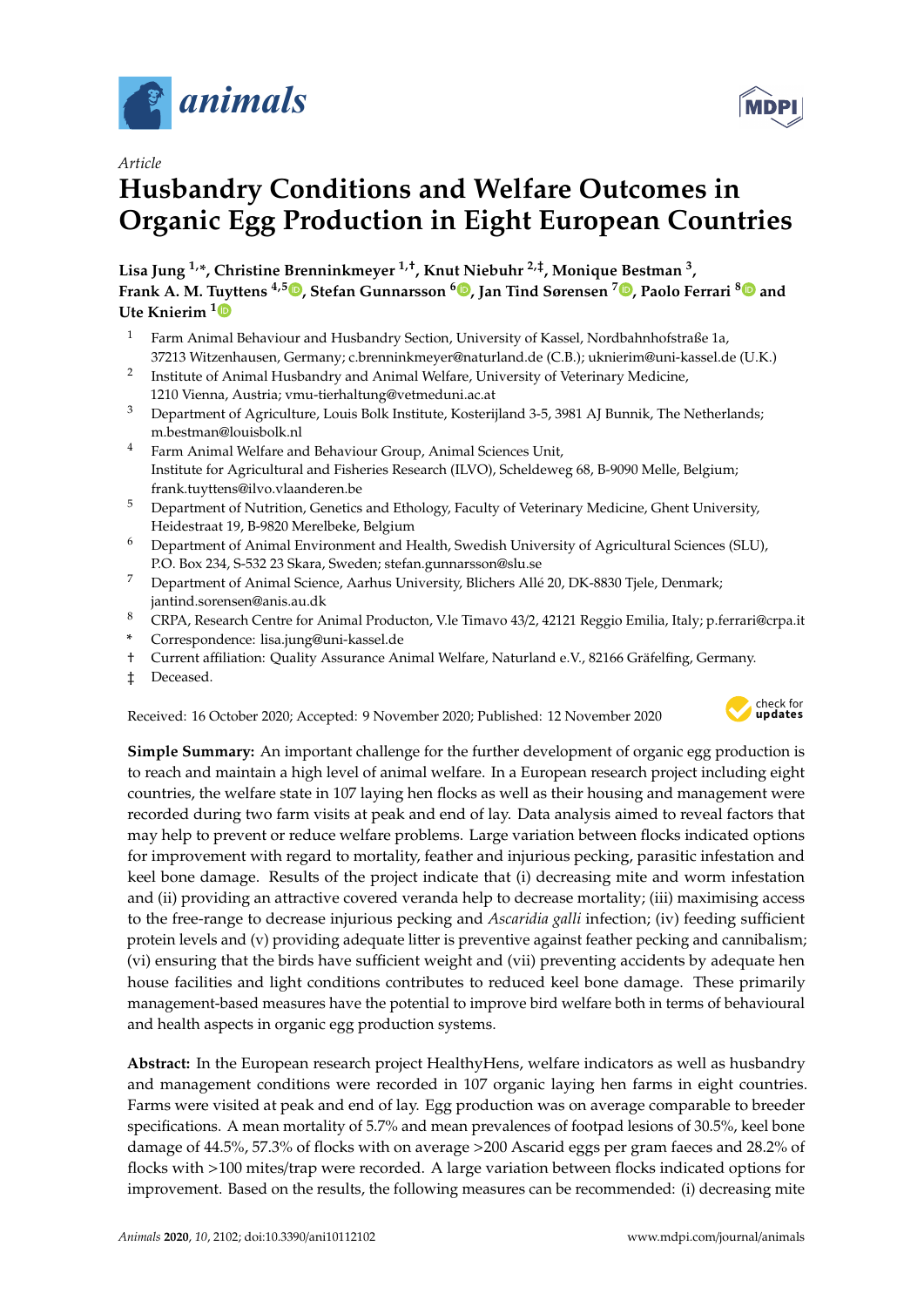and worm infestation and (ii) providing an attractive covered veranda, because of their association with decreased mortality; (iii) maximising access to the free range, because of its relation to decreased *A. galli* infection and less injurious pecking; (iv) feeding sufficient protein levels and (v) providing adequate litter as preventive measure against feather pecking and cannibalism; (vi) ensuring that the birds have sufficient weight and (vii) preventing accidents by adequate hen house facilities and light conditions to reduce keel bone damage. These primarily management-based measures have the potential to improve bird welfare both in terms of behavioural and health aspects.

**Keywords:** animal welfare; laying hen health; feather pecking; keel bone damage; laying hen; parasite load; free-range use

#### **1. Introduction**

There is a growing public concern for animal welfare [\[1\]](#page-12-0) in conventional intensive farming practice, which has led to an increased popularity of animal production systems that offer outdoor access, including organic egg production systems [\[2](#page-12-1)[,3\]](#page-12-2). Consumers expect that free-range access enhances welfare compared with hens housed indoors [\[4\]](#page-12-3). Organic egg production generally accounts for a relatively low proportion of overall egg production but has substantially increased in recent years and gained considerable significance in some EU member states. For example, in Denmark laying hens kept under organic production rules made up more than 31% of the total production, in Sweden more than 16% and in Austria and Germany around 12% in 2018 (calculated from [\[5\]](#page-12-4)). Besides limited group sizes of 3000 hens and stocking densities of not more than six hens/m<sup>2</sup>, a free-range area is mandatory in organic egg production. The free range can contribute to improved welfare of poultry, but can also increase risks for infectious diseases [\[6,](#page-12-5)[7\]](#page-12-6) and mortality due to predators [\[8,](#page-12-7)[9\]](#page-12-8). On the positive side, for instance, associations between the increased use of an outdoor area and lower levels of feather pecking have been found (reviewed by [\[10\]](#page-12-9)).

An important challenge for the further development of organic egg production is to reach and maintain a high level of animal welfare. There are a number of welfare aspects which constantly need attention (e.g., [\[11,](#page-12-10)[12\]](#page-12-11)), such as feather pecking (FP), worm infestation, keel bone damage (KBD), foot pad lesions (FPL) or mortality rates. For instance, in the past, moderate to severe feather damage has been reported in 71% of organic flocks [\[13\]](#page-12-12), with on average 50% of birds being affected [\[14,](#page-12-13)[15\]](#page-13-0). Dutch data from about seven years later indicate an improvement with 32% of farms having feather damage problems [\[16\]](#page-13-1). Although a considerable amount of work has already been done on feather pecking (e.g., reviewed by [\[10](#page-12-9)[,17\]](#page-13-2)), it is still a major welfare threat in all housing systems. The main causes of feather pecking may vary over the years; some risk factors (for example in the rearing period) may be successfully addressed, while others may newly appear due to changing circumstances (for example 100% organic feed). The prohibition of routine beak trimming in organic layer hens (which is still a predominant practice in the conventional production of many countries) may increase the risk of injurious pecking in organic flocks. Feeding management, in particular, determines to what extent hens are offered the nutrients they need and how much time they are occupied with functional pecking behaviour. From 2021 onwards, the EU regulation [\[18\]](#page-13-3) will require organic laying hen farmers to use rations based on 100% organic feed ingredients. Suboptimal diets may be a risk factor for feather pecking as well as cannibalism. Cannibalism (excluding vent pecking) was reported by farmers in one study at 22.6% of partly repeated visits in 119 barn, free-range or organic flocks [\[19\]](#page-13-4), while Finnish organic farmers in the study of Kaukonen and Valros [\[20\]](#page-13-5) found signs of cannibalism in 0.5% (range 0–7%) of their flocks. However, cannibalism is a serious welfare problem in poultry that causes pain and often leads to the victim's death, beside economic losses.

Endoparasite infection is widespread in organic poultry production. *Heterakis gallinarum* were found in 89% and *Ascaridia galli* in 84% of free-range flocks, including organic farms, in a British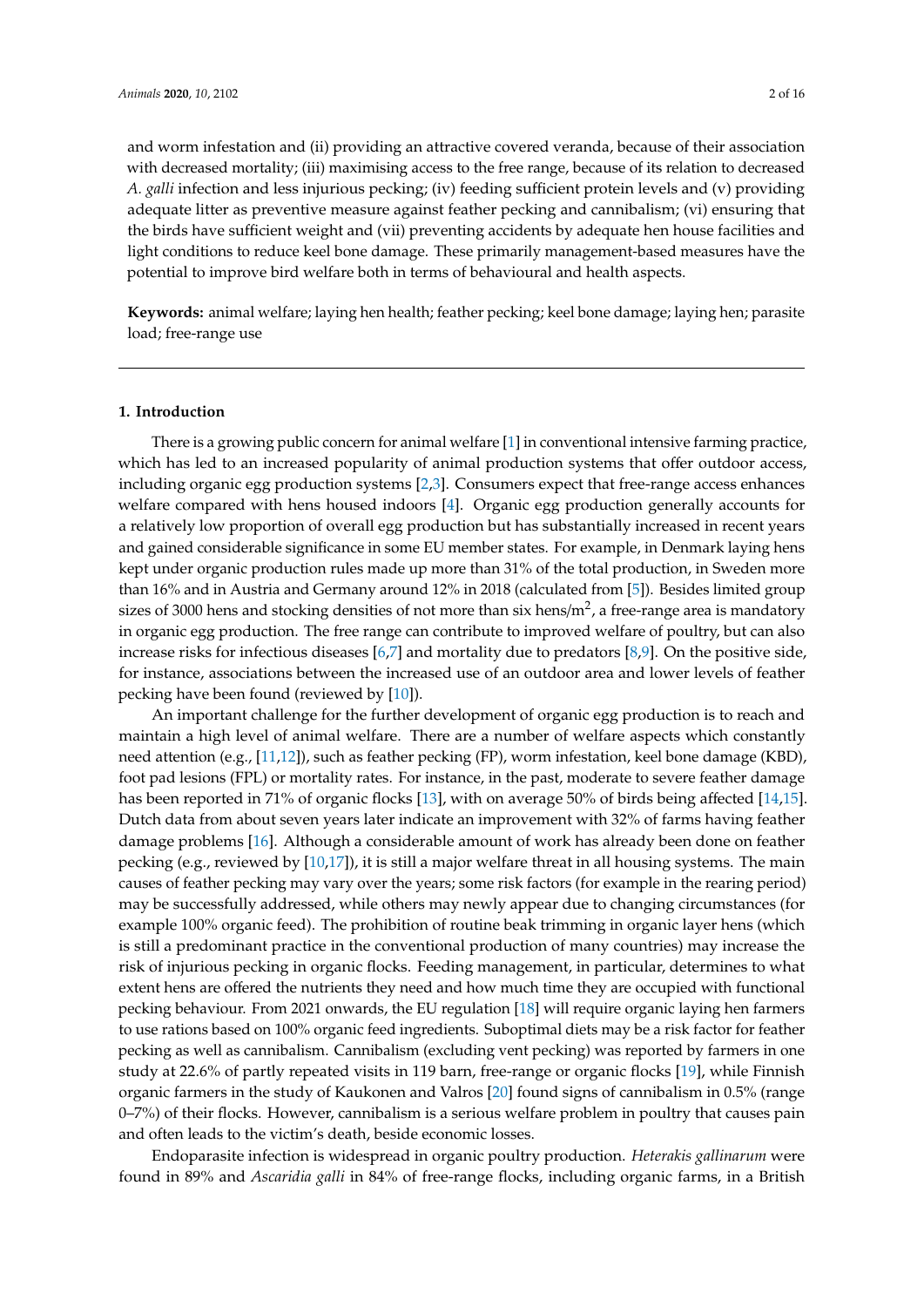study [\[7\]](#page-12-6). Jansson et al. [\[21\]](#page-13-6) reported a prevalence of 77% of *A. galli* and *H. gallinarum* combined for free-range and organic farms in Sweden. Consequences of *A. galli* infections in laying hens include decreased locomotive activity in combination with increased feeding, indicating a higher nutritional need [\[22\]](#page-13-7). The caecal worm *H. gallinarum* seldom causes clinical problems but may serve as the intermediate host for the protozoan parasite *Histomonas meleagridis*. This in turn causes Histomoniasis, a form of blackhead disease, which can lead to very high flock mortality, as there is a lack of allopathic treatment possibilities [\[23\]](#page-13-8).

A further increasing welfare concern in non-cage systems are fractures and deviations of the keel bone. Reported prevalences of keel bone damage during lay range from 3 to over 90% affected hens/flock [\[24–](#page-13-9)[26\]](#page-13-10). In organic flocks, Bestman and Wagenaar [\[16\]](#page-13-1) found a mean of about 21%, Grafl et al. [\[27\]](#page-13-11) of 25% of the hens with damaged keel bones.

Another common problem in laying hens housed in non-cage systems are foot pad lesions (FPL), namely dermatitis and bumble foot. In addition, hyperkeratosis is a rather frequent finding, but which is comparatively less prevalent in birds with free-range access (33.5 vs. 46.7% of birds, [\[25\]](#page-13-12)), and the impact on welfare is lower compared to lesions and swellings. Reported FPL prevalences range from on average 13% of hens per flock, with 78% of 49 Dutch organic layer flocks being affected [\[16\]](#page-13-1), over 28.8% in 47 Belgian aviaries [\[25\]](#page-13-12) to 40% in Austrian non-cage systems [\[28\]](#page-13-13). Grafl et al. [\[27\]](#page-13-11) assessed FPL at the slaughter line in seven Austrian organic flocks that were all affected with on average 52.4% of hens per flock.

Fractures of the keel bone [\[29,](#page-13-14)[30\]](#page-13-15) as well as FPL are most likely painful for the hens. Therefore, these multifactorial health problems impair animal welfare and show that aspects of housing and management are not well adapted to the birds' physiology and behaviour.

Mortality in layers is affected by many factors which often relate to various other animal welfare problems. Thus, mortality is regarded an iceberg indicator, accumulating information on these other welfare problems [\[31](#page-13-16)[,32\]](#page-13-17). Concerning mortality, von Borell and Sørensen [\[33\]](#page-13-18) cited Danish results, finding an average mortality rate in organic flocks of 17%. Leenstra et al. [\[34\]](#page-14-0) reported higher mortality rates for organic compared to conventional free-range flocks, with a mean of 12.0% mortality until 60 weeks of age (WoA) for 57 organic flocks in the Netherlands. Later, Leenstra et al. [\[35\]](#page-14-1) reported a mean mortality of 7.9% in 42 organic Dutch flocks, which may indicate that hen health improved over time. Likewise, Steenfeldt and Nielsen [\[36\]](#page-14-2) reported lower mortality rates of 3.0–3.4% in two investigated organic flocks.

For some poultry welfare problems, fundamental knowledge is available from experimental investigations. For a better understanding of the multifactorial nature of these problems on farm, the number of epidemiological studies has increased in recent years. However, the number of epidemiological studies concerning welfare in organic layer farms is very limited (overview by [\[31\]](#page-13-16)). Therefore, information regarding the welfare or health status as well as regarding influencing factors under European organic conditions is lacking.

This paper reports from the European research project HealthyHens (http://[orgprints.org](http://orgprints.org/20715/)/20715/), which addressed the issues discussed above. It presents an overview of relevant outcomes regarding organic laying hen welfare under varying production and husbandry conditions in eight European countries. It further investigates the potential contributions of behaviour, health and performance aspects to mortality rates, and based on additional earlier analyses of the data regarding parasite infestation [\[37\]](#page-14-3), feather and injurious pecking [\[38\]](#page-14-4) as well as keel bone damage [\[39\]](#page-14-5) proposes general recommendations for organic egg production.

#### **2. Materials and Methods**

This study was carried out in compliance with the national animal welfare laws. For the observations and clinical scoring, the competent welfare authorities required no formal approval procedure. Data were recorded under unchanged farm conditions. The participation of farms in the study was voluntary, and the farmers were informed about the purpose and methods of the study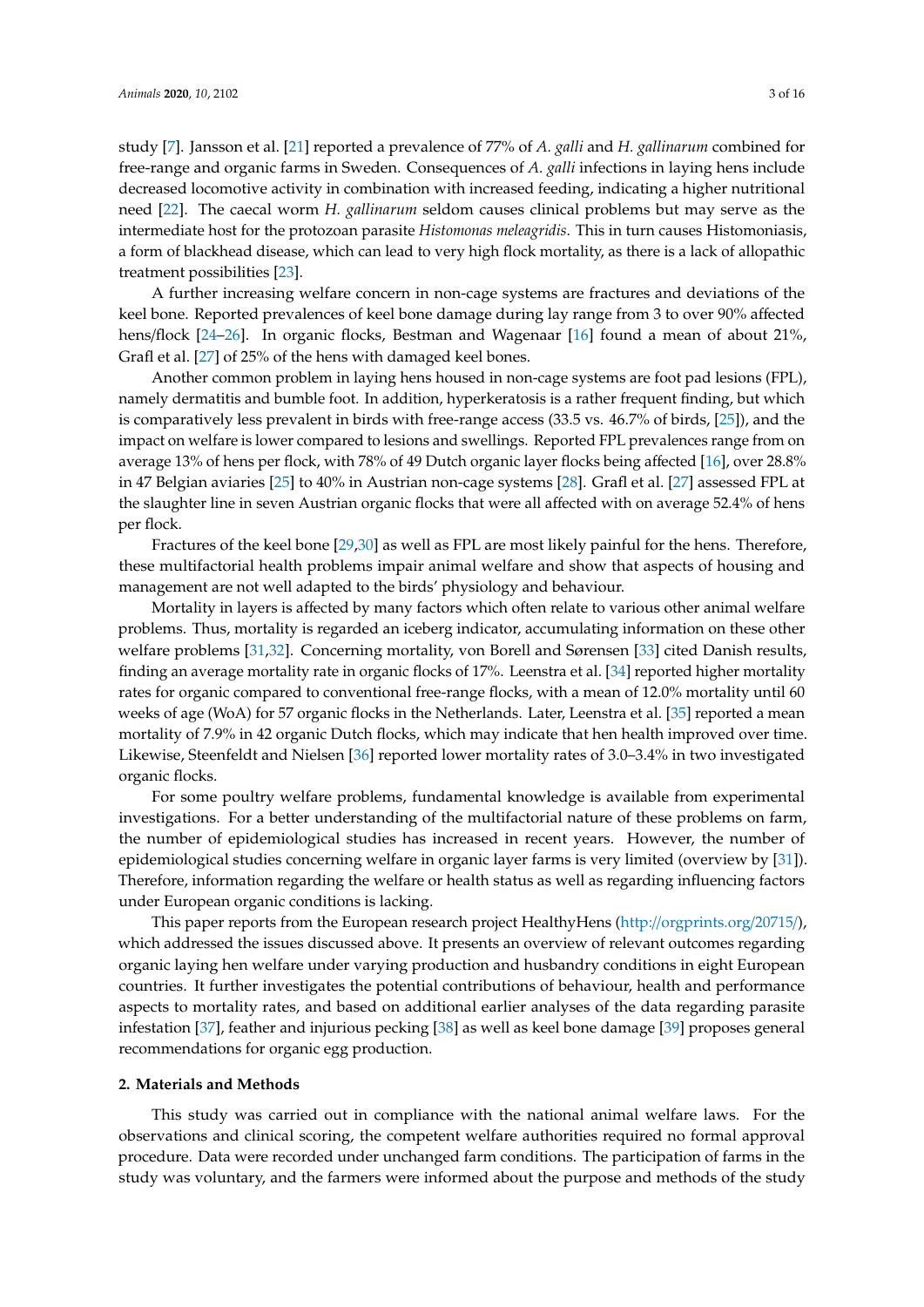by written project information in advance. They were assured that all information would be treated anonymously, and that they could withdraw from the study at any time.

Farm selection aimed at reflecting the main commercial organic laying hen farming conditions in each of the eight participating countries. Thus, conditions which represented only a small minority of organic laying hen places and which were expected to be too rare for statistical analysis were excluded. This applied to farms with mobile hen housing relocated frequently during the laying period and farms with less than 500 hen places. In the period February 2012 to March 2014, 114 farms had been visited. Records from seven flocks were omitted due to inconsistency of data; therefore, the cross-sectional study included 107 organic layer flocks (in total 259,155 hens) across eight European countries: Austria (AT: 25 flocks), Germany (DE: 19), Denmark (DK: 15), Italy (IT: 15), United Kingdom (UK: 10), Sweden (SE: 9), Netherlands (NL: 7) and Belgium (BE: 7). Farm size ranged from 500 to 3000 hen places (33.0% of the sample), 3001 to 5000 (12.5%), 5001 to 10,000 (23.9%), 10,001 to 30,000 (25.0%) to more than 30,000 hen places (5.7%). Hen places per farm were defined as the capacity of all hen houses, managed by the same person, in terms of the number of hens that can be kept at a time, and this could comprise hen houses at different locations. For practical reasons, farms purchasing compound feed were prioritised in order to be able to use feed declarations as an information source.

Data collection took place at peak of lay (mean of 35.9 WoA), range 29–47 WoA) and at a second time towards the end of lay (mean of 62.4 WoA, range 52–73 WoA). To ensure statistical independence of flocks, data were recorded from only one flock per farm.

Management data were collected in an interview with the farm manager or the person responsible for hen care using a standardised questionnaire. Data on housing conditions in the hen house, the covered veranda and free range, including the structural and functional elements (e.g., feeders, perches), were directly recorded. Use of the free range was assessed during each visit at three standardised times with regard to the time of sunset. The number of birds on the range was counted in three different zones and, if present, on the covered veranda. The percentage of hens using the covered veranda or the free range was defined as the maximum percentage of hens counted in the respective area at a time.

The assessment of endoparasite burden was performed by counting eggs and Coccidia oocyst in faeces (McMaster technique). At all farm visits, 14 to 21 fresh intestinal droppings were collected from the floor of the housing facilities, and faecal egg counts were performed for these individual droppings to determine egg and oocyst numbers per gram faeces (EPGs) as described in Thapa et al. [\[37\]](#page-14-3). As visual differentiation between *Ascaridia galli* and *Heterakis spp.* eggs is doubtful with McMaster technique, eggs of both species were counted jointly as Ascarid eggs.

Burden of red mites (*Dermanyssus gallinae*) was screened using 10 card board mite traps per flock each at either the summer visit (all farms) or both visits (58 farms). The traps were fixed on the underside of the cross supports carrying the perches, or the perches next to the cross supports in the evening and left in place for 7 days. After removing the traps in the morning, they were transferred individually into zip-locker plastic bags and placed in a freezer at −<sup>20</sup> ◦C for at least 24 h. Each sample was tapped out and distributed evenly in a petri-dish with a grid. The grid served to estimate the number of mites by counting the number of mites within one square and multiplying this by the number of occupied squares. Based on this number, a score from 0 to 5 was assigned ( $0 =$  no mites,  $1 = 1$  to 10 mites,  $2 = 11$  to 100,  $3 = 101$  to 1000,  $4 = 1001$  to 10,000 and  $5 =$  more than 10,000).

During the second visit which was on about half of the farms in "summer" (April to September) and on the others in "winter" (October to March), 50 hens per flock were assessed concerning plumage condition and wounds based on the LayWel scoring scheme [\[40\]](#page-14-6). For the same 50 hens, keel bone damage and foot pad lesions were evaluated (Table [1\)](#page-4-0) as well as beak status (trimmed or non-trimmed). Furthermore, the same 50 hens were weighed to calculate the proportion of underweight hens, defined as hens being 11% or more below breeder recommendations.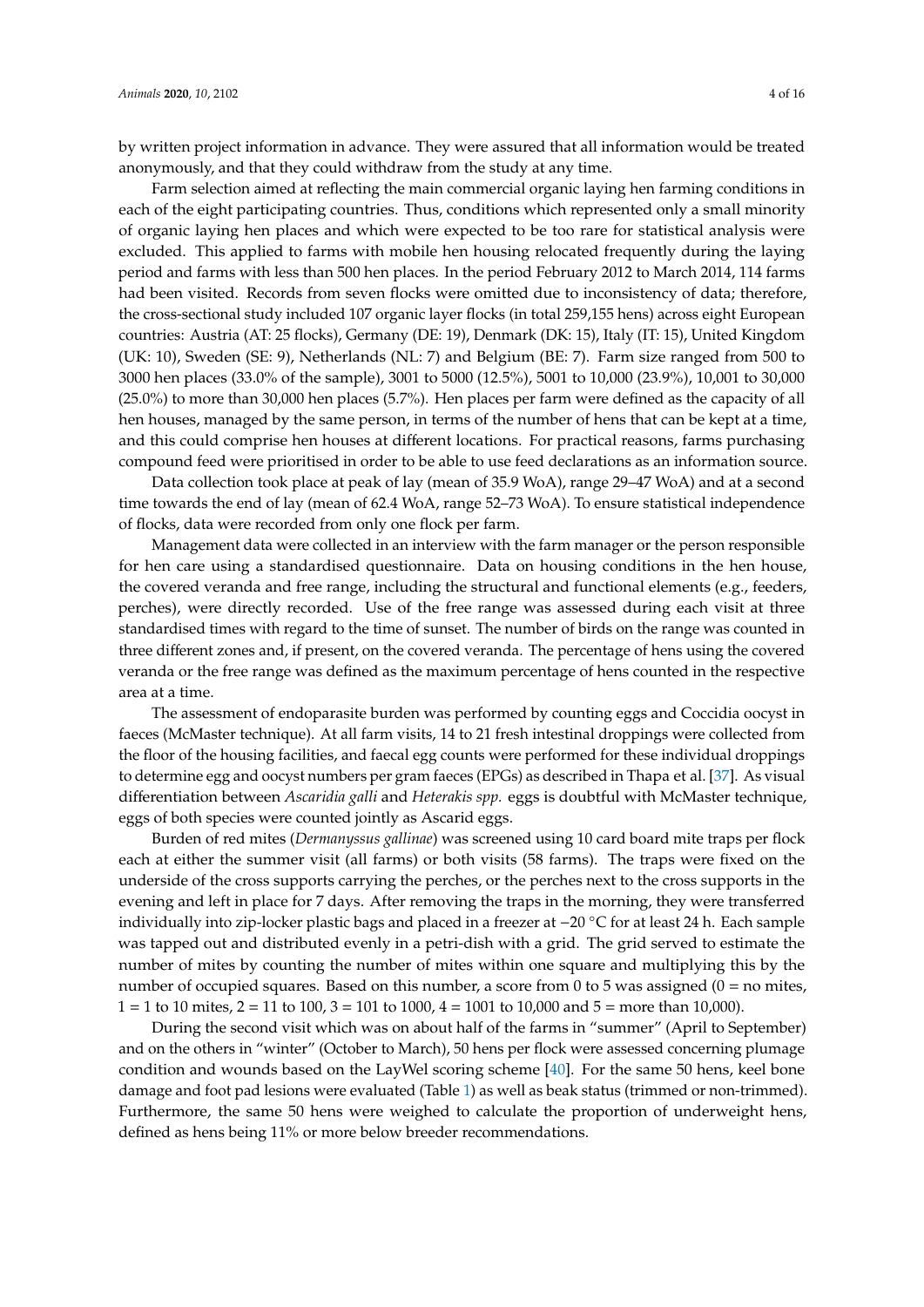|                | Measure/Score                                                                                                                                        |                                                              | <b>PABAK</b>                            |
|----------------|------------------------------------------------------------------------------------------------------------------------------------------------------|--------------------------------------------------------------|-----------------------------------------|
|                | Keel Bone Deviation <sup>1</sup>                                                                                                                     |                                                              |                                         |
| 3              | Straight or deviation $< 0.5$ cm                                                                                                                     |                                                              |                                         |
| $\overline{2}$ | Deviation $> 0.5$ cm to $< 1$ cm                                                                                                                     |                                                              |                                         |
| 1              | Deviation $> 1$ cm                                                                                                                                   |                                                              |                                         |
|                | Keel bone fracture <sup>1</sup>                                                                                                                      |                                                              | $0.7(0.5-1)$                            |
| $\overline{2}$ | No callus/pieces of fractured bone palpable                                                                                                          |                                                              |                                         |
| 1              | Callus/pieces palpable                                                                                                                               |                                                              |                                         |
|                | Plumage damage: neck, back, belly                                                                                                                    | <b>Tail</b>                                                  | $0.8(0.4-1)$                            |
| 4              | No or very few feathers damaged                                                                                                                      | $\leq$ 5 tail feathers damaged                               |                                         |
| 3              | Completely or almost completely<br>feathered, few feathers damaged,<br>featherless areas $< 5 cm2$                                                   | 6-10 tail feathers damaged                                   |                                         |
| $\overline{2}$ | Highly damaged feathers and/or<br>featherless areas. Featherless areas<br>$\geq$ 5 cm <sup>2</sup> (up to 75% featherless)                           | 9-12 tail feathers highly<br>damaged                         |                                         |
| $\mathbf{1}$   | No or very few feather-covered<br>areas. Featherless area $>$ 5 cm <sup>2</sup><br>AND almost bare (75% featherless)<br>up to completely featherless | $\geq$ 13 tail feathers highly<br>damaged and/or almost bare |                                         |
|                | Wounds on back and belly region                                                                                                                      |                                                              | Back 0.80 (0.4-1)<br>Belly 0.65 (0.4-1) |
| 4              | No wounds at all                                                                                                                                     |                                                              |                                         |
| 3              | Wounds < 0.5 cm or haematoma (no blood-filled follicles)                                                                                             |                                                              |                                         |
| $\overline{2}$ | Wounds $> 0.5$ cm $-2.2$                                                                                                                             |                                                              |                                         |
| $\mathbf{1}$   | Wounds $\geq$ 2.2 cm                                                                                                                                 |                                                              |                                         |
|                | Foot pad lesions                                                                                                                                     |                                                              | $0.9(0.8-1)$                            |
| 4              | No lesion                                                                                                                                            |                                                              |                                         |
| 3              | Small lesions $< 0.2$ cm                                                                                                                             |                                                              |                                         |
| $\overline{2}$ | Larger lesions $> 0.2$ cm                                                                                                                            |                                                              |                                         |
| 1              | Larger lesions $\geq 0.2$ cm and dorsal swelling                                                                                                     |                                                              |                                         |

<span id="page-4-0"></span>**Table 1.** Scores and definitions for the assessment of keel bone status, plumage status, skin lesions and foot pad lesions (in bold) in laying hens and achieved inter-assessor reliability (prevalence-adjusted bias-adjusted kappa values: PABAK).

 $^1$  summed up to keel bone damage present or absent, keel bone tip (distal 1.5 cm of keel bone) not included.

Prior to the start of farm visits, 12 assessors were trained at a joint training occasion in order to achieve a consistent scoring, which was tested as inter-assessor agreement on-farm for all measures that required scoring. Prevalence-adjusted bias-adjusted kappa values (PABAK) [\[41\]](#page-14-7) were calculated for each observer pair and each parameter. PABAK values  $\geq 0.4$  were considered acceptable based on the classification of Fleiss et al. [\[42\]](#page-14-8). In one case, scoring deviated substantially, and a subsequent round of trainings and testing using photos was necessary to achieve acceptable assessor agreement before data collection started. The PABAK values regarding the assessment of health indicators are listed in Table [1.](#page-4-0) Two rounds of inter-laboratory tests were performed on dropping samples standardised for different Ascarid egg and Coccidia oocyst counts per gram faeces, using regression lines evaluated visually in comparison to the Danish laboratory as a reference, in order to reach satisfactory agreement.

Beside descriptive statistics concerning housing and management practices as well as animal scores, a multiple linear regression was calculated with forward stepwise selection for analysing possible influencing factors on bird mortality. Included factors were the performance and health outcomes as well as behavioural measures (percentage of hens using the free range; percentage of hens using the covered veranda, with 0% set when no veranda was present). In addition, a variable was created to summarise the overall health problems of a flock. It included the percentage of health problems (dichotomised into present or not, according to Table [2\)](#page-5-0) from all possible problems given in Table [2.](#page-5-0) Model diagnostics were carried out graphically, for evaluating linearity of variables and homogeneity of variance by scatter plots of studentised residuals and unstandardised predicted values. Normal distribution of residuals was evaluated with histograms and p–p plot. The absence of strong collinearity between factors was checked using collinearity statistics and variance inflation factor, where values should not be >5 [\[43\]](#page-14-9). The absence of influential data points was checked by Cooks' distance  $\leq 1.0$  [\[44\]](#page-14-10). All statistics were carried out using the software SPSS (version 24).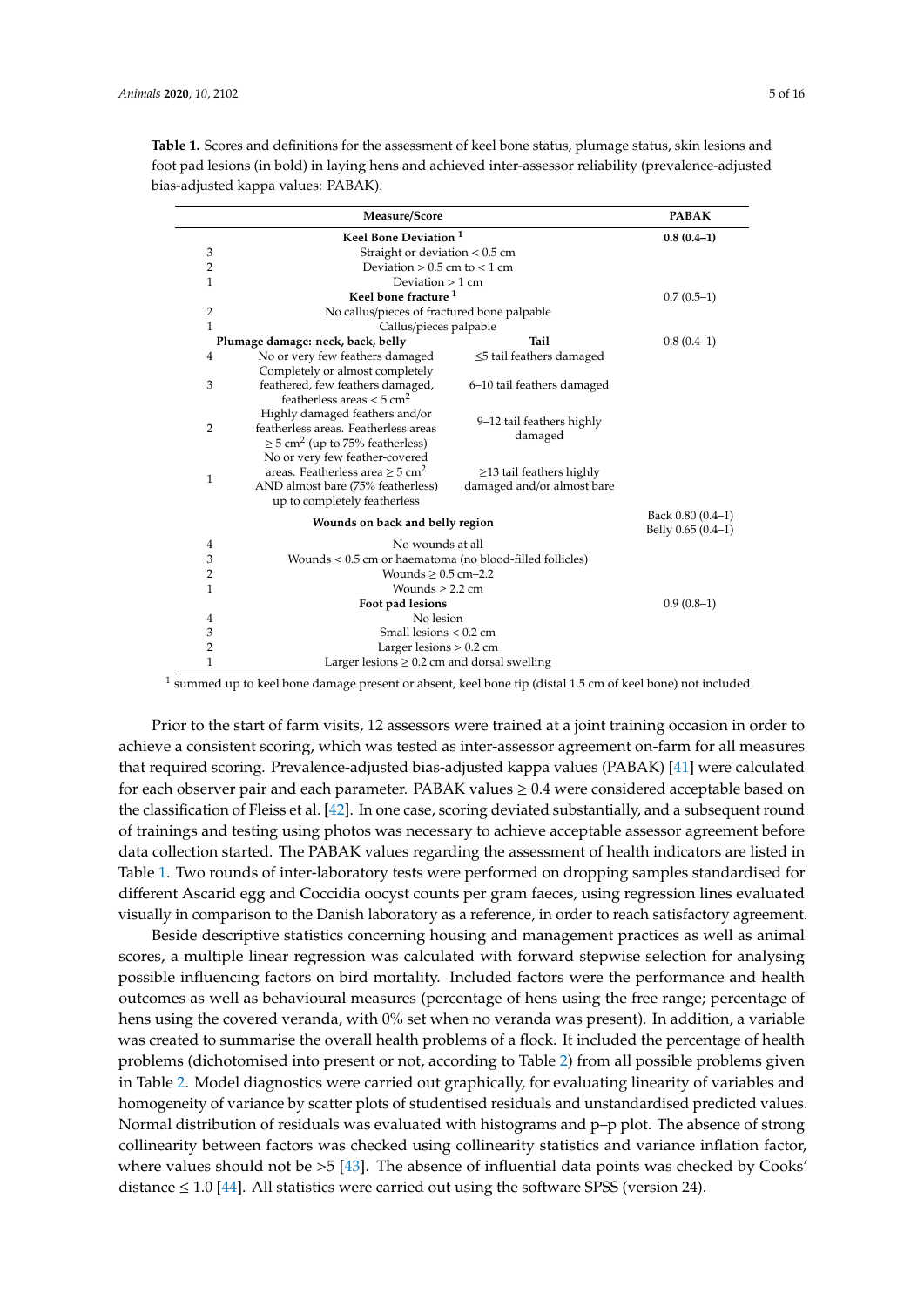<span id="page-5-0"></span>

| Indicator                                                                                  | <b>Health Problem</b>                           | <b>Based on</b>          |
|--------------------------------------------------------------------------------------------|-------------------------------------------------|--------------------------|
| Percentage of underweight hens (hens $\geq 11\%$<br>points below breeder weight standards) | $>10\%$                                         | Keppler et al., (2016)   |
| Plumage damage                                                                             | $\langle 98\% \rangle$ of hens with score 3 + 4 | Jung and Knierim (2019)  |
| Wounds                                                                                     | $<100\%$ of hens with score 4                   | Own definition           |
| Percentage of hens with keel bone damage                                                   | $>10\%$                                         | Keppler et al. (2016)    |
| Percentage of hens with foot pad lesions                                                   | $>2\%$                                          | Own definition           |
| Mite score                                                                                 | >3                                              | Own definition           |
| Ascaridia/Heterakis eggs per gram faeces                                                   | EPG > 200                                       | Hinrichsen et al. (2016) |
| Coccidia oocysts per gram faeces                                                           | Mean $EPG > 200$                                | Own definition           |

**Table 2.** Criteria for the presence of health problems in a flock.

## **3. Results**

An overview of the various European housing and management conditions is presented in Tables [3](#page-5-1) and [4.](#page-6-0)

<span id="page-5-1"></span>**Table 3.** Distribution of dichotomous husbandry characteristics in a sample of 107 organic laying hen flocks in eight European countries.

| Variables (Dichotomous)            | Percentage of Flocks (Number) |           |
|------------------------------------|-------------------------------|-----------|
|                                    | Yes                           | 78.5 (84) |
| Brown layers <sup>1</sup>          | No                            | 21.5(23)  |
|                                    | Yes                           | 13.1(14)  |
| Beak trimmed                       | No                            | 86.9 (93) |
|                                    | Yes                           | 32.1 (34) |
| Presence of cockerels <sup>2</sup> | N <sub>o</sub>                | 67.9 (72) |
| Multi-tier system                  | Yes                           | 35.5(38)  |
|                                    | No                            | 64.5 (69) |
| Disinfection of hen house after    | Yes                           | 85.9 (92) |
| depopulation                       | N <sub>o</sub>                | 14.1(15)  |
| Range rotation <sup>3</sup>        | Yes                           | 29.5(31)  |
|                                    | No                            | 70.5 (74) |
| Litter replacement or topping up   | Yes                           | 68.2 (73) |
| during laying cycle                | N <sub>o</sub>                | 31.8 (34) |
| Group nests                        | Yes                           | 91.6 (98) |
|                                    | No                            | 8.4(9)    |
|                                    | Yes                           | 24.3 (26) |
| Littered nests                     | No                            | 75.7 (81) |
| Dawn phase in light program        | Yes                           | 63.6 (68) |
|                                    | N <sub>o</sub>                | 36.4 (39) |
| Covered veranda                    | Yes                           | 73.8 (79) |
|                                    | N <sub>o</sub>                | 26.2 (28) |
|                                    | Yes                           | 6.9(7)    |
| Projecting roof <sup>4</sup>       | No                            | 93.1 (95) |

 $^1$  Hens laying brown eggs; includes silver hybrids;  $^2$  proportion ranging from 0.01 to 2.5%;  $^3$  including temporary closing of (very) small parts of the range area in order to let the vegetation recover; <sup>4</sup> projecting at least 2 m; covered surface not closed/closable to all sides.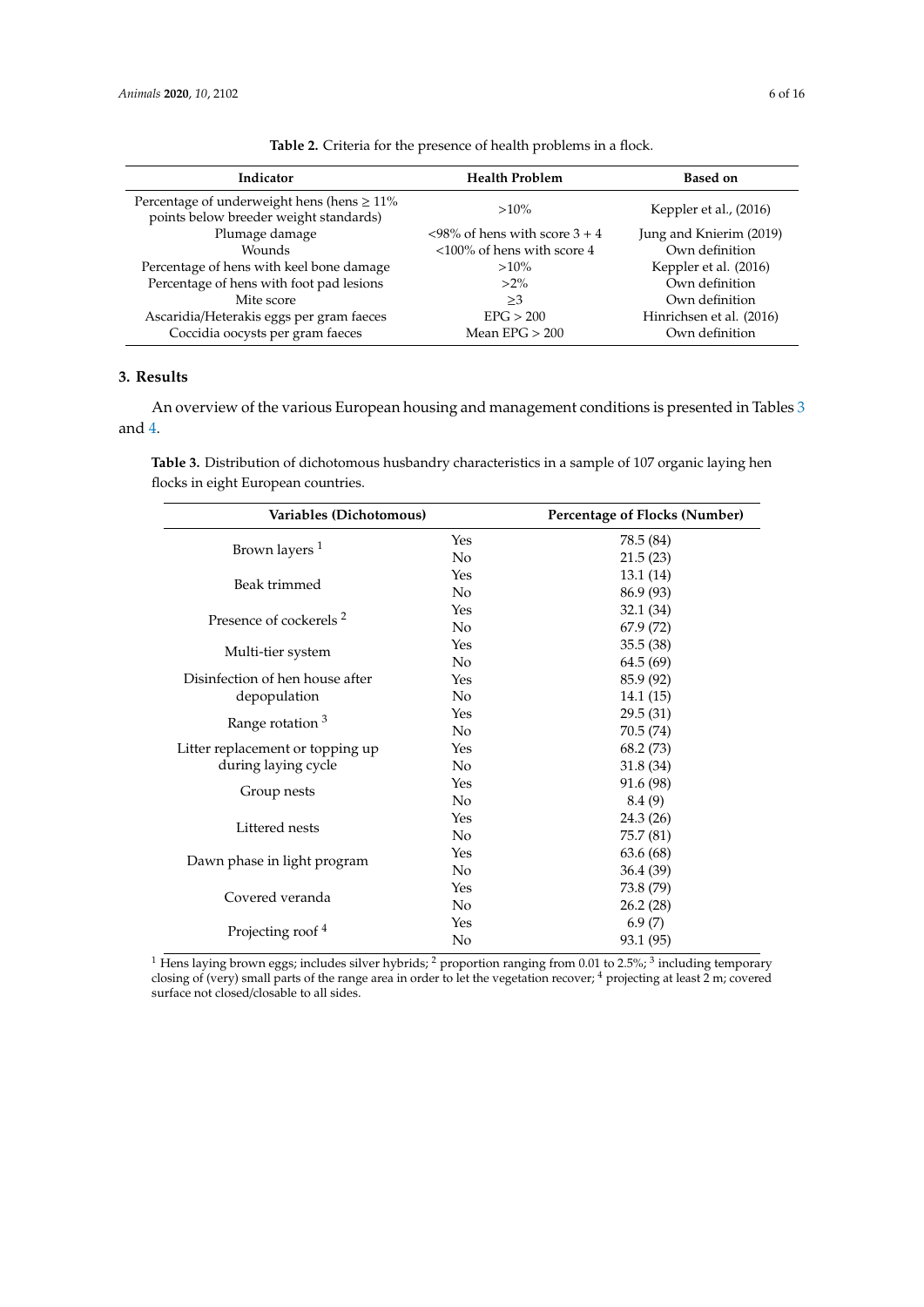| Variables (Continuous)                                              | Min. | Max.    | Mean   | Median | N   |
|---------------------------------------------------------------------|------|---------|--------|--------|-----|
| Group size $1$                                                      | 318  | 4500    | 2422   | 2998   | 107 |
| Total hen places of the farm (can be different sites)               | 550  | 305,000 | 13.762 | 6400   | 107 |
| Hen house buildings per site                                        |      | 10      | 2.1    |        | 105 |
| Cockerels per 1000 hens                                             | 0    | 25      | 1.9    |        | 106 |
| Stocking density, hens/ $m2$ accessible area indoors $3$            | 2.4  | 7.5     | 5.2    | 5.3    | 102 |
| Percent littered accessible area indoors                            | 16   | 100     | 60.6   | 63     | 102 |
| Days empty between batches                                          | 4    | 84      | 22.6   | 21     | 97  |
| Access time (hours/day) to covered veranda                          | 5    | 24      | 16.4   | 15     | 77  |
| Clear height of pop-holes (cm) to free range as open at first visit |      | 500     | 53.8   | 44     | 105 |
| Dawn phase (min) in light schedule at first visit                   | 0    | 90      | 16.5   | 15     | 107 |
| Dusk phase (min) in light schedule at first visit                   |      | 150     | 22.2   | 20     | 107 |

<span id="page-6-0"></span>**Table 4.** Range (minimum, maximum), mean and median of continuous husbandry characteristics in a sample of 107 organic laying hen flocks assessed in eight European countries.

<sup>1</sup> Groups were separated inside the building and in nearly all cases (four exceptions) also separated outside;  $^3$  including raised surfaces without dunging pit/belt underneath and covered veranda if accessible 24 h/day.

#### *3.1. Free Range Properties and Management*

Available free-range area varied from  $\leq$ 4 m<sup>2</sup>/hen (fulfilling EU organic minimum requirements or less) on 19% of the farms to >16 m<sup>2</sup>/hen on 7% of the farms. The highest proportion (41%) comprised farms providing 4 to 8 m<sup>2</sup>/hen. On most farms (61%), access to the range was given depending on the weather conditions, but definitions of unsuitable weather varied. The most common reason for keeping hens inside was snow (38%), but rain in general (21%) or heavy rain (12%) were also common reasons for keeping the pop-holes closed. A total of 16% of the flocks were kept inside if the temperature dropped below a certain value, which ranged from −15 to 1 ◦C (mean −1.6, median 0 ◦C). In certain areas, snow and temperature considerations led to no outside access in winter. In some cases (5%) pop-holes were irregularly closed for other reasons than weather, e.g., predators or pandemic situations, sometimes not specified by the farmers. A total of 34% of the farms opened the pop-holes daily, independent of weather and other reasons. Range rotation within batches was performed on 13% of the farms, and 15% rotated ranges between batches. On 20% of the farms, the soil in front of the hen house was replaced or turned regularly, while 14% replaced or turned it irregularly and 66% never.

## *3.2. Housing Equipment*

The flooring of elevated surfaces consisted of plastic grid on 51% of the farms, while 30% had metal grids, 5% wire mesh and 14% other materials. Perches were most commonly made of metal (70%) and wood (54%) and less often plastic (17%), whereby multiple materials per farm were possible. Incandescent light was used in about 42% of the hen houses, LEDs in 15%. The fluorescent lights used were low frequency lights in 15% of houses (however, in 22%, the frequency was not identified, and multiple light systems were also possible). In 92% of the farms, the nests had 'nest curtains' (plastic flaps) partly covering the entrance, while in 2% curtains completely covered the entrance and in 6% of farms nests were without curtains.

## *3.3. Feeding*

In 97 out of 107 farms the farmers made use of the derogation that allows to supplement rations by a limited amount of non-organic protein feed components. Feed consisted of medium ground mash on 53% of farms, 10% of the farms fed course ground and 5% fine ground mash. Crumbled pellets were found on 21% and complete pellets on 11% of the farms. The number of feed phases varied largely: 24% of the flocks received one single phase during the entire laying cycle, 31% two phases, 29% three phases, 12% four phases and 1% five or more. Protein content in the feed rations at week 55 of the hens' life varied between 14.6 and 22.2% with energy contents between 10.2 and 12.8 MJ ME/kg dry matter and crude fibre contents from 3.0 to 8.5%.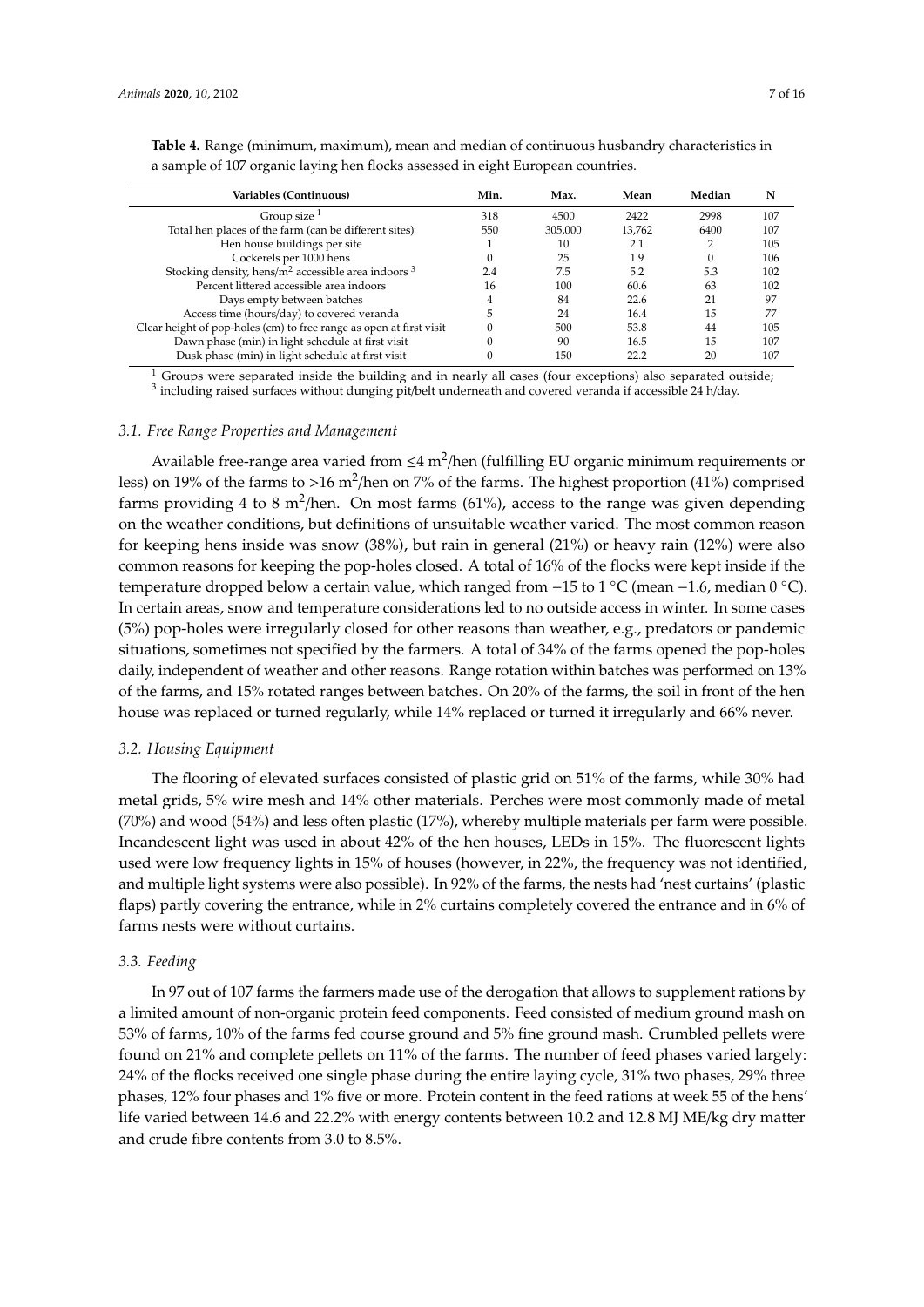## *3.4. Health Indicators and Production Data*

The distribution of welfare and production data, collected around the peak and around the end of lay, is presented in Table [5.](#page-7-0) Mean laying performance per hen day varied widely between flocks at the peak of lay (26 percentage points: from 73 to 99%) and even more towards the end of lay (36 percentage points). Prevalences of most hen welfare problems at the end of lay (mean 62 WoA) covered the complete or nearly complete scale (80 to 100 percentage points). The percentage of the various health problems on flock level, as described in Table [2,](#page-5-0) ranged from 12.5 to 100% (mean: 62.3%, median: 62.5%).

<span id="page-7-0"></span>

| Table 5. Range (minimum, maximum), means and medians for the production data and health outcomes      |  |  |  |
|-------------------------------------------------------------------------------------------------------|--|--|--|
| around the peak and around the end of lay from organic laying hen flocks in eight European countries. |  |  |  |

| Variables (Continuous)                                                                 | Min.         | Max. | Mean  | Median | N   |
|----------------------------------------------------------------------------------------|--------------|------|-------|--------|-----|
| Mortality until week 60 $\left(\% \right)$ <sup>1</sup>                                | 0.4          | 18.0 | 5.7   | 4.9    | 84  |
| Mean hen-day egg production $\frac{6}{6}$ at peak of lay (weeks 30 to 40) <sup>1</sup> | 72.9         | 98.6 | 90.6  | 92.1   | 88  |
| Mean hen-day egg production (%) at end of lay (weeks 60 to 65) $^1$                    | 60.7         | 97.0 | 81.4  | 83.7   | 84  |
| % underweight hens                                                                     | 3.0          | 38.0 | 12.6  | 12.0   | 107 |
| Mean score plumage damage                                                              | 1.5          | 3.9  | 3.1   | 3.4    | 107 |
| % flocks with $>2\%$ hens with score 1 + 2 (damaged plumage)                           |              |      | 21.5  |        | 107 |
| Mean score wounds at back or yent                                                      | 2.0          | 4.0  | 3.8   | 3.9    | 107 |
| % flocks with hens with wounds                                                         |              |      | 7.5   |        | 107 |
| % hens with damaged keel bones <sup>2</sup>                                            | 2.9          | 88.0 | 44.5  | 44.0   | 107 |
| % hens with foot pad lesions                                                           | $\bf{0}$     | 80.0 | 30.5  | 29.0   | 106 |
| Mite score at end of lay visit                                                         | $\Omega$     | 5.0  | 1.8   | 2.0    | 71  |
| % flocks with mite score $>3$                                                          |              |      | 28.2  |        | 71  |
| Mean A. galli and Heterakis eggs/g faeces (EPG) (mean of the two visits)               | $\mathbf{0}$ | 2450 | 449.4 | 284.9  | 103 |
| % flocks with mean A. galli and Heterakis EPG > 200                                    |              |      | 57.3  |        | 103 |
| Mean Coccidia oocysts/g faeces (mean of the two visits)                                | $\Omega$     | 9543 | 430.3 | 206.7  | 103 |
| % flocks with mean coccidia oocysts/g faeces >200                                      |              |      | 57.3  |        | 103 |
| % health problems per flock $3$                                                        | 12.5         | 100  | 62.3  | 62.5   | 107 |
| % hens using the free range $4$                                                        | $\Omega$     | 79.6 | 18.7  | 13.6   | 107 |
| % hens using the covered veranda <sup>4</sup>                                          | $\Omega$     | 78.6 | 12.8  | 9.4    | 107 |
| % hens using the covered veranda or the free range 4                                   | $\Omega$     | 93.9 | 31.5  | 29.0   | 107 |

 $^1$  week = week of life, based on farm records;  $^2$  including deviations and fractures (assessed by palpation), excluding tip (about 1.5 cm); <sup>3</sup> number of health problems according to Table [2](#page-5-0) in relation to all listed health problems in Table  $2$ ; <sup>4</sup> based on three scans each during two farm visits.

The significant final model (F  $(3,52) = 12.030$ ,  $p < 0.001$ ,  $n = 56$ ) explained about 34% of the variation of mortality rates between flocks and contained three factors. A lower laying performance at peak of lay, a higher mite burden and fewer hens using the covered veranda were associated with higher mortality rates (Table [6\)](#page-7-1).

**Table 6.** Linear regression model for mortality rate in laying hens in % ( $n = 56$ ).

<span id="page-7-1"></span>

| Variables                                    | Estimate | <b>SE</b> |          | <i>v</i> -Value |
|----------------------------------------------|----------|-----------|----------|-----------------|
| Intercept                                    | 35.285   | 7.020     | 5.026    | < 0.001         |
| Hen-day egg production at peak of lay $(\%)$ | $-0.334$ | 0.078     | $-4.271$ | < 0.001         |
| Mite score                                   | 0.906    | 0.289     | 3.138    | 0.003           |
| % hens using the covered veranda             | $-0.074$ | 0.027     | $-2.723$ | 0.009           |

## **4. Discussion**

The farms included in the study either complied solely with EU organic standards, or additionally with standards of organic producer associations. Even though the study was aimed at reflecting the main commercial organic laying hen farming conditions in each of the eight participating countries, a representative spatial distribution of farms within countries was not always feasible and, finally, the willingness of the farmers to participate in the study was a precondition for selection. Nevertheless, the sample is expected to cover the major production conditions of organic eggs produced in the participating countries.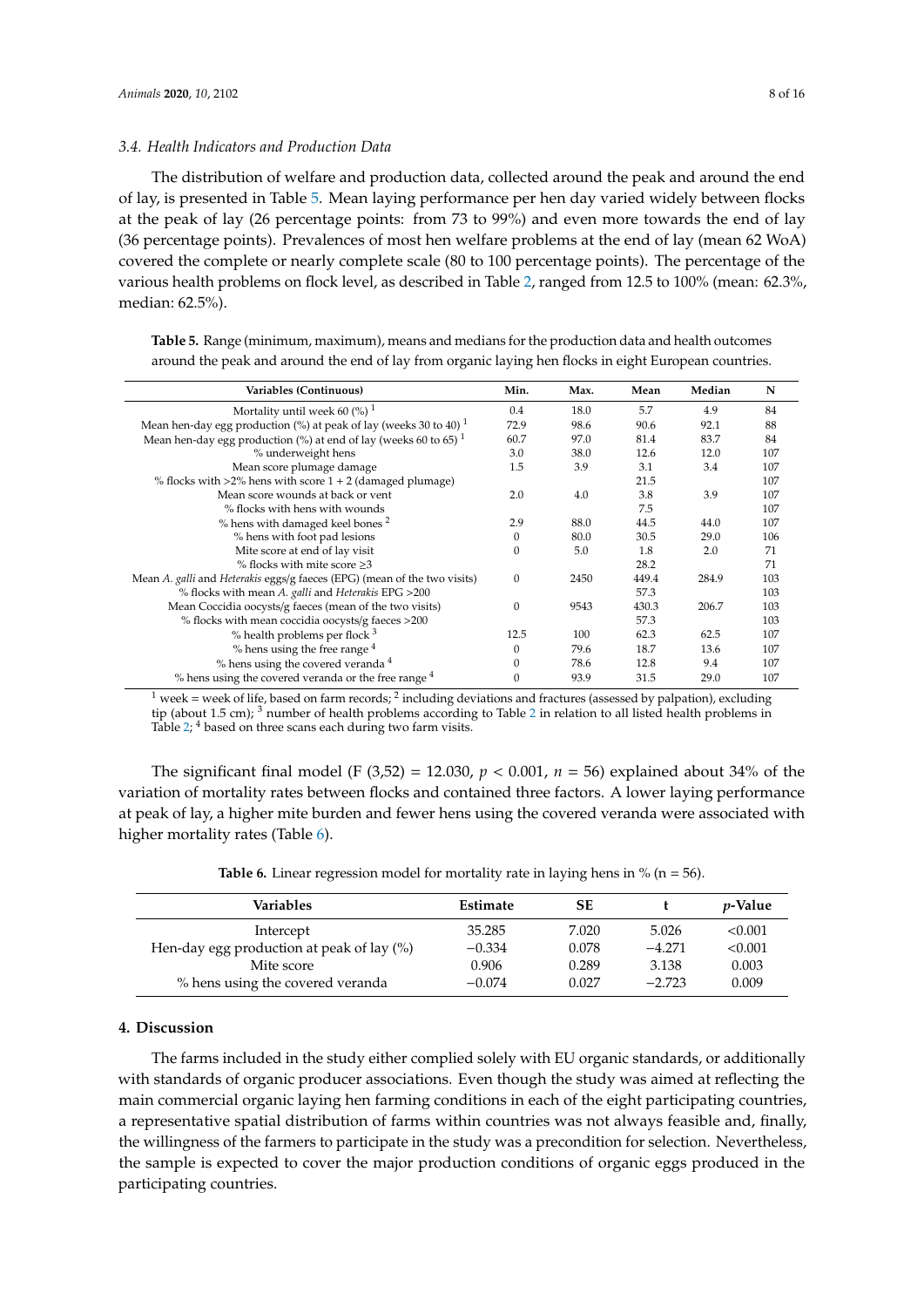While brown layers were the predominant hybrid in most countries, in SE all and in DK the majority (83%) of the recruited flocks consisted of white layers.

EU Regulation [\[18\]](#page-13-3) requires that mutilations such as beak trimming are not carried out routinely in organic farming. In total, hens from 14 flocks in three countries (13.1% of all assessed flocks) had undergone beak trimming to differing degrees, including infrared treatment with removal of a smaller part of the beak. It is unclear whether on these farms beak trimmed hens were used routinely. A lack of availability of chicks with intact beaks could be a reason for beak-trimmed hens in the sampled flocks in the three countries, BE, IT and the UK. These countries had the lowest proportion of laying hens kept under organic husbandry conditions of the eight included countries (2.0 to 2.6% in 2014, calculated from data of EU Commission [\[45\]](#page-14-11)). Consequently, hatcheries might not be prepared for this market and beak trim all chicks shortly after hatch. On the other hand, in all three countries, flocks were found with non-beak trimmed hens. Possibly communication about organic requirements should be intensified and an earlier planning of new flocks could help to solve logistical problems.

In six flocks, rations of 100% organic feed were provided, which will be mandatory from 2021 onwards [\[18\]](#page-13-3) for laying hens. This result indicates the challenge to reach 100% organic food rations while ensuring the nutritional requirements of the birds. To use 100% organic products is highly important for the organic sector, but an optimal nutrition is one of the most important influencing factors concerning bird health and has to be ensured as well. Therefore, new strategies that safeguard sustainable and well-balanced feeds for organic laying hens are urgently needed [\[46\]](#page-14-12).

The proportion of flocks feeding pelleted feeds was surprisingly high (32%) considering the increased risk of feather pecking related to pelleted feed for laying hens (reviewed by [\[10](#page-12-9)[,47\]](#page-14-13)). However, pelleted feed has the advantage to better safeguard uptake of all offered nutrients. Bestman et al. [\[38\]](#page-14-4) in the current data set found low dietary protein contents to be associated with increased feather damage in brown layers. Problems may be aggravated in mash by insufficient uptake of the fine particles of the protein feed. In an otherwise stimulating environment, this may outweigh the potential negative effects of decreased feeding times of the pelleted feed.

In several aspects, legal provisions and the interpretation of the relevant EU legislation regarding husbandry conditions for organic laying hens differ between the participating countries. Additionally, in most countries stricter or more detailed private standards of organic producer or marketing associations exist, leading to different practices even within countries. Concerning multi-tier systems, for instance, for all countries the EC Directive for the protection of laying hens [\[48\]](#page-14-14) limits the possible number of tiers to three additional to the floor. However, in DK the upper limit is set at two, and in AT at two plus perches. In The Netherlands it is not allowed to keep more than nine hens per floor m<sup>2</sup>, which in practice works as a limit to the number of tiers. The Soil Association in the UK only allows single-tier housing of the hens. In line with this, no multi-tier flock could be recruited in the UK and the highest proportions of multi-tier systems have been found in DE, SE and AT. All but two multi-tier flocks had access to a covered veranda which might compensate the higher stocking densities per floor m<sup>2</sup> in the hen house. Indoor stocking densities exceeded legal requirements on about 6% of the participating farms. However, on the majority of farms, more floor space than the legal minimum requirement was offered which might reflect experiences that this helps to mitigate problems. A number of practice recommendations list low stocking density as a preventive measure concerning feather pecking, although only very few scientific studies confirm this association (reviewed by [\[10\]](#page-12-9)). The proportion of ground surface covered with litter material exceeded minimum requirements in all hen houses but one. On one farm, on the other hand, the complete ground surface of the barn system was littered, which does not fulfil the organic requirements that a "sufficiently large part of the floor area available to the hens must be available for the collection of bird droppings" [\[18\]](#page-13-3). Almost one third of the participating farms did not add any litter material during the production cycle, but only between batches. This practice is critical, as based on the present data set, Bestman et al. [\[38\]](#page-14-4) showed that not providing new litter material during the laying cycle was correlated with higher prevalences of pecking wounds, at least in white hens. This is in line with other findings that poor litter availability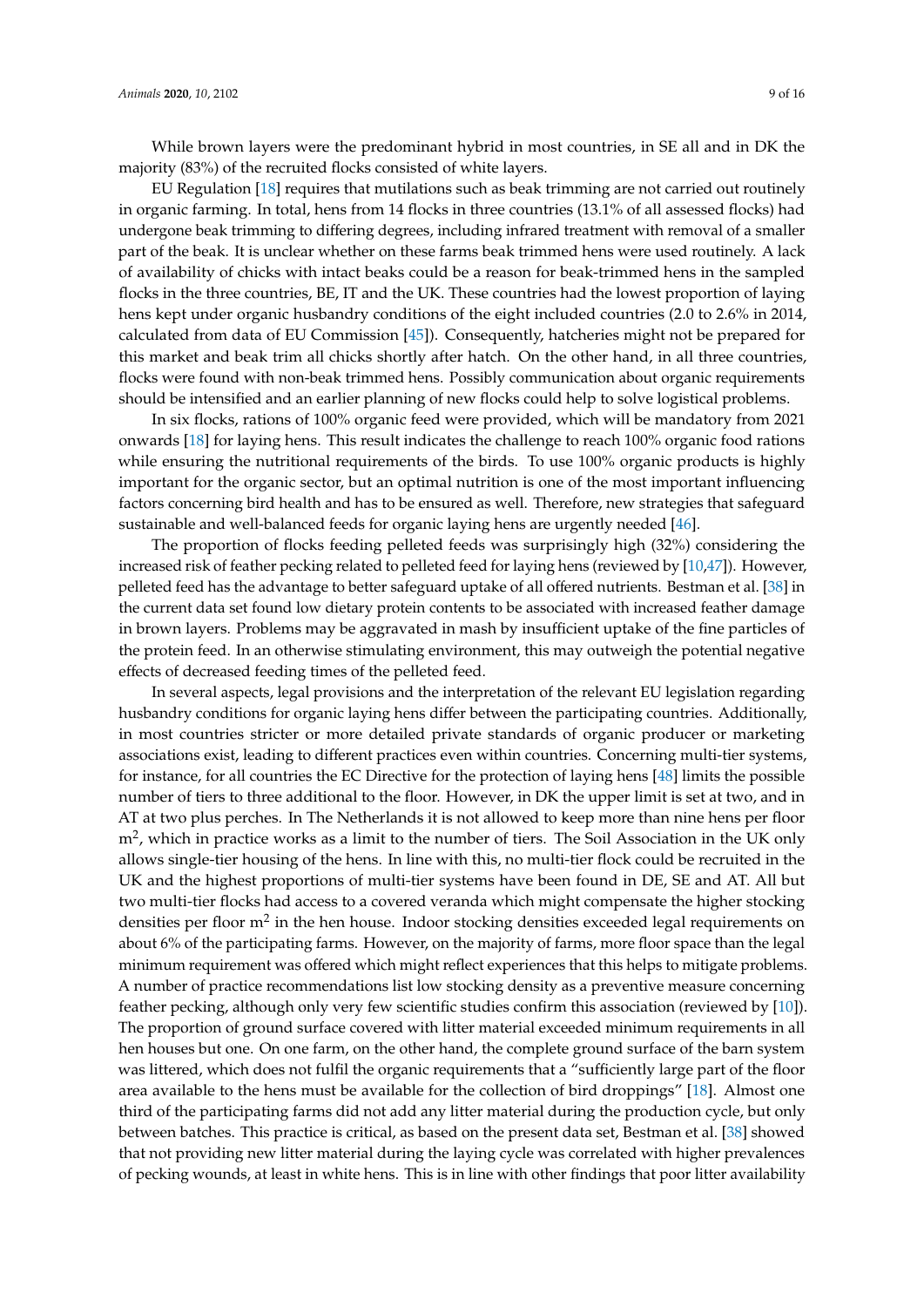or quality increase the risk for feather pecking (reviewed by [\[10\]](#page-12-9)), in addition to increasing the risk for foot pad lesions if the litter is wet [\[49\]](#page-14-15).

In the light of national certification rules, it seems plausible that nearly all hen houses were equipped with covered verandas in SE, DE, NL and AT. In DE and in SE for hen houses built or put into operation after a certain date (DE: August 2006; SE: 2012), covered verandas are mandatory for hen houses with access to free-range. NL and IT are affected by rules applied in Germany, as organic eggs are produced partly for the German market and the German certification body KAT demands the presence of a covered veranda for imported organic eggs. In DK, DE, NL and SE, the ground surface of the covered veranda is considered as available surface if it is continuously accessible. In AT it is partly considered, whereas in the UK it is not considered, even though a median access time to the veranda of 24 h was also found in the UK, and not only in DE, DK and SE. Projecting roofs were very rare (11%) and were an addition rather than an alternative to the covered veranda in most cases.

The number of hen house buildings per site was the highest in the UK, and, at the same time, group size and flock size medians were lowest. This reflects stricter provisions in private standards in the UK, where for instance the Soil Association sets a limit at 2000 hens per hen house. Consequently, several hen houses per site are required to house larger numbers of hens.

According to the European regulation 889/2008 [\[18\]](#page-13-3), a minimum of 4 m<sup>2</sup> range area per hen is mandatory. In some countries, larger ranges are required: In the UK (Soil Association) as well as in AT (Codex alimentarius Austriacus)  $\geq$ 10 m<sup>2</sup> per hen are required and in DK  $\geq$ 8 m<sup>2</sup>. The idea in DK is to provide 4 m $^2$  range per hen in rotation and use it for poultry only every second year, but as long as there is sufficient vegetation on the range and the surface is at least doubled ( $\geq 8$  m<sup>2</sup>), range rotation is not mandatory. The majority of the participating farms (70%) did not perform range rotation, although 39% of the farms had more than 8  $m<sup>2</sup>$  per hen available and consequently had the possibility to rotate the range area and at the same time always have  $\geq 4$  m<sup>2</sup> accessible to the hens.

Weather conditions were the main reason for keeping hens inside. Snow was named most often as a reason to keep hens inside. Often hens are not believed to use the range if covered with snow, although the contrary was also observed during data collection for this study. However, concerns that the litter becomes moist and soiled may also play a role. Other common reasons for keeping the pop-holes closed were rain and low temperatures. Farmers are allowed to keep their hens inside in case of poor weather conditions as long as the hens have access to the free range for at least one third of their lifetime. In SE, the hens are kept indoors during the winter (November–March). Stadig et al. [\[50\]](#page-14-16), from a survey among Belgian egg producers, also reported more free-range access in summer (11.1  $\pm$  0.4 h/day) than in winter (7.0  $\pm$  0.5 h/day).

In half of the countries (AT, BE, IT, UK), keeping cockerels with the hens was very uncommon (≤10% of farms), although previous studies showed a positive effect of cockerels on range use and the reduction of feather damage [\[13\]](#page-12-12). In SE, the proportion of flocks with cockerels was highest with 78%, but most kept less than 4 cockerels/1000 hens. The highest number of cockerels was 25/1000 in a German flock. The recommendation of some organic associations of 1 cock/100 hens (e.g., [\[51\]](#page-14-17)), was only implemented in seven flocks in total. Beside the positive effects on free range use, there might be further positive effects of the presence of males on social behaviour and prevention of fear [\[52\]](#page-14-18).

Free-range use during the two visits was relatively low, with on average 18.7% of hens outside (median: 13.6%); however, farms with closed pop-holes were included here. In comparison, Keppler et al. [\[53\]](#page-14-19) reported an intensive range use around a frequently relocated mobile house of on average 35% of birds on the range at any given time over the day. Improved use of the outdoor area may be reached by providing shelters and other structuring elements, including bushes, hedges and trees [\[54](#page-14-20)[,55\]](#page-15-0). Additionally, stocking density, group size, pop-hole design and light conditions in the hen house may influence the use of the free range [\[56](#page-15-1)[–58\]](#page-15-2).

The positive effect of range accessibility on plumage and skin conditions found in the current study [\[38\]](#page-14-4) is in line with a number of other studies (reviewed by [\[10\]](#page-12-9)). The importance of range access was further underlined by a negative association between worm burden (*A. galli*) and free-range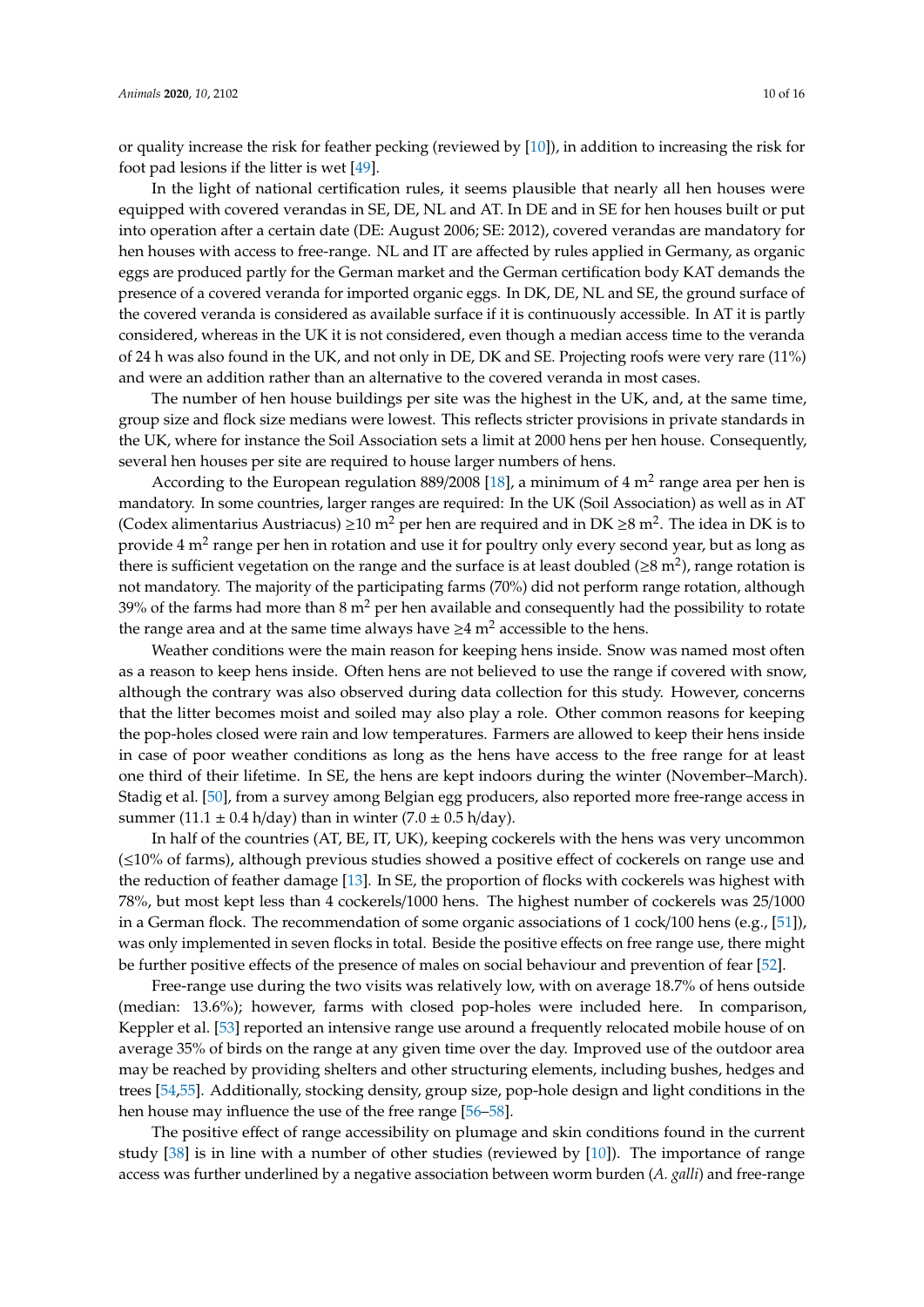access time [\[37\]](#page-14-3), probably due to the worm eggs being spread over a much larger surface outdoors, thus reducing the likelihood of reinfection. Additionally, conditions for survival of the parasite eggs are less favourable on the range than inside. In conclusion, it is advisable to keep the pop-holes open for most of the day time and only close them if water provision would be endangered by the prevailing weather conditions (freezing), or if the thermoregulatory ability of the hens is impaired (e.g., by deteriorated plumage). Moreover, if the range is inaccessible, then other measures should be taken in order to offer the hens good quality environmental enrichment.

Mortality figures until 60 weeks (mean: 5.7%, median: 4.9%) were slightly lower in this study than reported elsewhere, e.g., from a Dutch study (mean until 60 weeks: 7.8%) [\[16\]](#page-13-1). They were also lower than the breeder's guide reference value (8 to 10%) for Lohmann brown classic hens at 60 weeks of age under non-cage husbandry conditions [\[59\]](#page-15-3). However, the range of nearly 18 percentage points demonstrates large differences between flocks. As these numbers are based on farm records on daily losses and not on numbers of hens placed and slaughtered, they may not always reflect the complete record of lost hens (e.g., killed and removed by predators), but are based on hens found dead by hen keepers. The regression model explained 34% of the variance of mortality by three factors, namely laying performance at peak of lay, mite burden and use of the covered veranda. With the exception of the mite score, no association with the extent of specific health problems or the sum of different health problems in a flock could be detected. However, with each increase in mite score, mortality increased about 0.9% points. Sometimes, severe infestation with the poultry red mite (Dermanyssus gallinae) can cause death [\[60\]](#page-15-4). Yet, likely the major pathway was the infestation leading to general disturbance of the hens and impairment of their physical condition, e.g., weight loss and anaemia [\[61\]](#page-15-5), thereby rendering them more susceptible to infections. In a more detailed statistical analysis of a small sample of the Danish data obtained in the current study, Hinrichsen et al. [\[62\]](#page-15-6) found, in addition, that the mortality rate of flocks highly infected with helminths in the summer, but not in the winter, was increased two-fold compared to low-infection flocks. Concerning the endoparasite burden, they found, in more than half of the flocks (57.0%), more than 200 Ascarid eggs on average per gram faeces; this result was similar to earlier reports from Denmark, Sweden and Germany [\[21](#page-13-6)[,63](#page-15-7)[,64\]](#page-15-8). Mean ascarid EPG were positively correlated to *A. galli* worm burden in dissected hens, with mean worm burdens in 892 hens from 55 flocks of 10 *A. galli*/hen and 16 worms of *Heterakis spp.* with large variation between countries [\[37\]](#page-14-3).

Regarding covered veranda use, lower mortality rates were observed where more hens had been counted. This may be due to the many potentially positive effects of a covered veranda: it helps to lower stocking densities inside the house, allows more effective withdrawal from unwanted contacts, provides good air quality combined with shelter, may promote free-range use and improve hygienic conditions and litter quality in the hen house by being an intermediate area to the free range.

The third significant factor in the model was hen-day egg production (%) at the peak of lay, with a negative association with mortality. The mean laying performances (in on average weeks 30 to 40) in our sample (90.6%) did not reach the genetic potential under optimum conditions of, e.g., Bovans white (95.2%) [\[65\]](#page-15-9), nor did the performance reach that of Lohmann brown in non-cage systems (93.6%) [\[59\]](#page-15-3) and had a considerable range of 26 percentage points, which, according to our results, reflected the general health condition of the flocks to a considerable degree. The mean laying performance of 81.4% towards the end of lay reflects an acceptable laying persistence, corresponding to the level expected, e.g., for Lohmann brown classic (84%) [\[59\]](#page-15-3).

A higher average prevalence regarding foot pad lesions was found in the present study (30.5%) compared to an earlier study on Dutch organic hens (13%) [\[16\]](#page-13-1). Differences in scoring criteria may play a role. No significant model explaining the variation in foot pad lesion prevalences between farms in the present data could be constructed, although in the univariable selection of potential influencing factors, cleaner perches were significantly correlated with decreased prevalences of foot pad lesions (data not shown).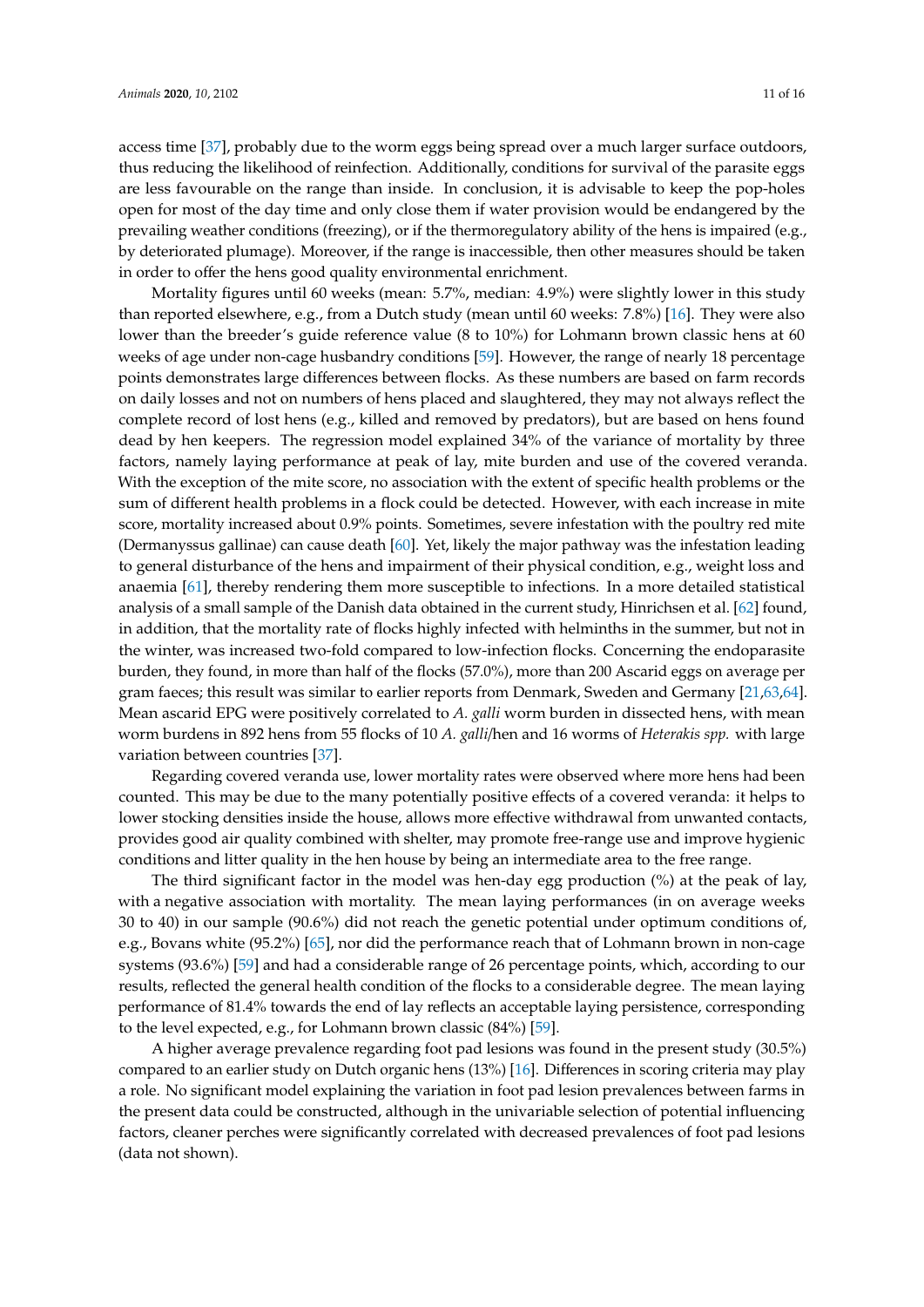The prevalences of moderate (score 2) and severe (score 1) feather damage covered the whole range from 0 to 100% affected hens/flock in the present study, showing that there are farms without feather pecking problems, thereby indicating the potential for welfare improvement by appropriate management measures. Among them are adequate feeding, particularly regarding protein contents or ample access to the free range [\[38\]](#page-14-4). Skin lesions were generally less prevalent (92.5% of flocks had no lesions and a mean score of 3.8). Identified preventive measures were daily free-range access for brown hens and litter provision during the laying period in white hens [\[38\]](#page-14-4).

The mean prevalence of keel bone damage (including deviations and palpable callus) of 44.5% was higher compared to former results from organic farms (28% and 21%) [\[6](#page-12-5)[,66\]](#page-15-10), but are comparable with prevalences reported from non-cage systems [\[67\]](#page-15-11) and lower than reported by Heerkens et al. [\[25\]](#page-13-12) for conventional and organic aviary systems in Belgium (fractures 82.5%, deviations 58.9%). Differences between study results may partly be due to differences in scoring criteria, e.g., different limits for the recording of callus material and deviations. In the current data set again variation between flocks was substantial. Four broad areas that could explain the high levels and variation of keel bone fractures independent of or in association with the level and persistence of laying performance have been identified by Toscano et al. [\[68\]](#page-15-12): the age at first egg, late ossification of the keel, predisposition to bone diseases and inactivity leading to poor bone health. Jung et al. [\[39\]](#page-14-5), in the current data, identified aviary vs floor systems, absence of natural daylight in the hen house, a higher proportion of underweight birds as well as a higher laying performance as factors increasing the risk of keel bone damage. Donaldson et al. [\[69\]](#page-15-13) showed that also poor house and aerial perches design are likely to be related to increased keel bone injuries. The increased prevalence in aviary systems calls for improved designs of these systems, including soft perches with better grip and as possible intermediate measures the provision of ramps [\[70](#page-15-14)[–72\]](#page-15-15).

## **5. Conclusions**

HealthyHens is, to our knowledge, the largest and most detailed European study concerning animal welfare in organic laying hen farms. The information on some potential risk factors can be used for reducing health problems and mortality in European organic laying hen farms.

Efforts should be made in those countries with a low proportion of laying hens kept under organic husbandry conditions to ensure availability of organically raised pullets with intact beaks.

While production outcomes on the visited organic farms were on average comparable to breeder standards, results concerning the different welfare indicators showed room for improvement on many farms. The large ranges in the data set indicate at the same time that improvement is possible. According to our results, it is worthwhile to keep mite infestation and worm burden at low levels in order to prevent increased mortality. Hen-day egg production at peak of lay (in relation to breeder standards) appears to be a good indicator for the farmer of the health status of the flock. A central recommendation we can derive is to maximise access to the range, as this was related to lower infestation with *A. galli* as well as lower levels of feather damage and wounds. Additionally, an attractive covered veranda, which encourages the hens to make use of it, can reduce mortality. Further preventive measures, in particular against feather pecking and cannibalism, are sufficient protein levels in the feed and adequate litter provision. Good feeding is also important for the prevention of keel bone damage: sufficient weight of the birds (according to breeder standards) should be monitored and ensured. In the hen house, good light conditions and an adequate design must allow the birds to move between levels of the system without accidents. Thus, the results of the HealthyHens project point at a number of options for welfare improvement, both in terms of behavioural and health aspects, that are relatively easy to implement because they are primarily management-based measures. Based on this study and existing knowledge, practice-oriented recommendations have been developed and are available online (http://orgprints.org/20715/22/[HealthyHensRecommendationLeaflet\\_english.pdf\)](http://orgprints.org/20715/22/HealthyHensRecommendationLeaflet_english.pdf). We suggest that the results emphasise the need for increased knowledge transfer between science and farm practice.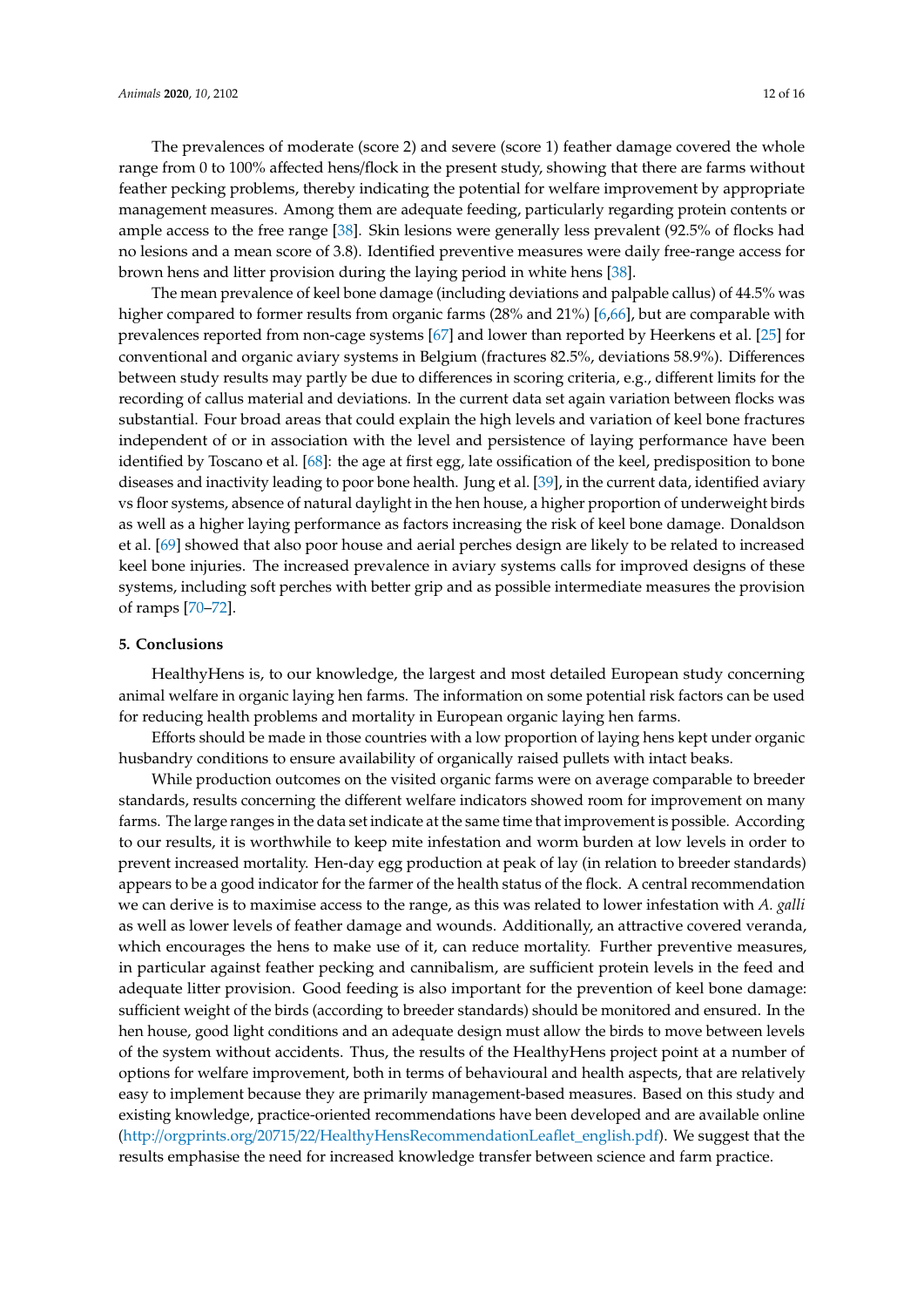**Author Contributions:** Conceptualisation, U.K., J.T.S., K.N., C.B., M.B., F.A.M.T., S.G., L.J. and P.F.; methodology, U.K., C.B., S.G., K.N., M.B., J.T.S., F.A.M.T., L.J. and P.F.; validation, C.B., S.G., K.N., M.B., J.T.S., F.A.M.T., L.J. and P.F.; formal analysis, L.J., C.B., M.B., J.T.S. and U.K.; investigation, C.B., K.N., J.T.S., M.B., S.G., F.A.M.T., P.F. and L.J.; resources, U.K., J.T.S., K.N., M.B., F.A.M.T., S.G. and P.F.; data curation, L.J. and C.B.; writing—original draft preparation, L.J. and C.B.; writing—review and editing, U.K., S.G., F.A.M.T., J.T.S., M.B. and P.F.; supervision, U.K.; project administration, U.K., C.B., K.N., J.T.S., P.F., S.G., M.B. and F.A.M.T.; funding acquisition, U.K., J.T.S., K.N., M.B., F.A.M.T., S.G. and P.F. All authors have read and agreed to the published version of the manuscript.

**Funding:** The authors gratefully acknowledge the financial support for this project provided by the CORE Organic II Funding Bodies, being partners of the FP7 ERA-Net project, CORE Organic II (Coordination of European Transnational Research in Organic Food and Farming systems, project no. 249667). For further information see: [www.coreorganic2.org.](www.coreorganic2.org) The text in this report is the sole responsibility of the authors and does not necessarily reflect the views of the national funding bodies having financed this project.

**Acknowledgments:** We are very thankful to all participating farmers. Nadja Hilmes, Doreen Schilke, Anika Lucht, Fehim Smajlhodzic, Cynthia Verwer, Jasper Heerkens, Jolien van der Linden, Anne Larsen, Lena Karina Hinrichsen, Henrik Krogh Andersen, Alice Willett, Sarah Cook, Chris Dyer, Kirsty Leigh, Vicky Giddy, Valentina Ferrante, Susanna Lolli, Guido Grilli and Lorenzo Ferrari helped with data recording or processing.

**Conflicts of Interest:** The authors declare no conflict of interest. The funders had no role in the design of the study; in the collection, analyses or interpretation of data; in the writing of the manuscript, or in the decision to publish the results.

#### **References**

- <span id="page-12-0"></span>1. Buller, H.; Blokhuis, H.; Jensen, P.; Keeling, L. Towards farm animal welfare and sustainability. *Animals* **2018**, *8*, 81. [\[CrossRef\]](http://dx.doi.org/10.3390/ani8060081) [\[PubMed\]](http://www.ncbi.nlm.nih.gov/pubmed/29799456)
- <span id="page-12-1"></span>2. Vanhonacker, F.; Verbeke, W. Public and consumer policies for higher welfare food products: Challenges and opportunities. *J. Agric. Environ. Ethic.* **2014**, *27*, 153–171. [\[CrossRef\]](http://dx.doi.org/10.1007/s10806-013-9479-2)
- <span id="page-12-2"></span>3. Pettersson, I.C.; Weeks, C.A.; Wilson, L.R.M.; Nicol, C.J. Consumer perceptions of free-range laying hen welfare. *Br. Food J.* **2016**, *118*, 1999–2013. [\[CrossRef\]](http://dx.doi.org/10.1108/BFJ-02-2016-0065)
- <span id="page-12-3"></span>4. Larsen, H.; Cronin, G.M.; Gebhardt-Henrich, S.G.; Smith, C.L.; Hemsworth, P.H.; Rault, J.L. Individual ranging behaviour patterns in commercial free-range layers as observed through RFID tracking. *Animals* **2017**, *7*, 21. [\[CrossRef\]](http://dx.doi.org/10.3390/ani7030021) [\[PubMed\]](http://www.ncbi.nlm.nih.gov/pubmed/28282909)
- <span id="page-12-4"></span>5. European Commission. Eggs—Market Situation—Dashboard. 2019. Available online: https://[ec.europa.eu](https://ec.europa.eu/agriculture/sites/agriculture/files/dashboards/eggs-dashboard_en.pdf)/ agriculture/sites/agriculture/files/dashboards/[eggs-dashboard\\_en.pdf](https://ec.europa.eu/agriculture/sites/agriculture/files/dashboards/eggs-dashboard_en.pdf) (accessed on 31 July 2020).
- <span id="page-12-5"></span>6. Kijlstra, A.; Meerburg, B.G.; Bos, A.P. Food safety in free-range and organic livestock systems: Risk management and responsibility. *J. Food Prot.* **2009**, *72*, 2629–2637. [\[CrossRef\]](http://dx.doi.org/10.4315/0362-028X-72.12.2629) [\[PubMed\]](http://www.ncbi.nlm.nih.gov/pubmed/20003752)
- <span id="page-12-6"></span>7. Sherwin, C.M.; Nasr, M.A.F.; Gale, E.; Petek, M.; Stafford, K.; Turp, M.; Coles, G.C. Prevalence of nematode infection and faecal egg counts in free-range laying hens: Relations to housing and husbandry. *Br. Poult. Sci.* **2013**, *54*, 12–23. [\[CrossRef\]](http://dx.doi.org/10.1080/00071668.2012.757577) [\[PubMed\]](http://www.ncbi.nlm.nih.gov/pubmed/23444850)
- <span id="page-12-7"></span>8. Elson, H.A. Poultry welfare in intensive and extensive production systems. *Worlds Poult. Sci. J.* **2015**, *71*, 449–460. [\[CrossRef\]](http://dx.doi.org/10.1017/S0043933915002172)
- <span id="page-12-8"></span>9. Bestman, M.; Bikker-Ouwejan, J. Predation in organic and free-range egg production. *Animals* **2020**, *10*, 177. [\[CrossRef\]](http://dx.doi.org/10.3390/ani10020177)
- <span id="page-12-9"></span>10. Jung, L.; Knierim, U. Are practice recommendations for the prevention of feather pecking in laying hens in non-cage systems in line with the results of experimental and epidemiological studies? *Appl. Anim. Behav. Sci.* **2018**, *200*, 1–12. [\[CrossRef\]](http://dx.doi.org/10.1016/j.applanim.2017.10.005)
- <span id="page-12-10"></span>11. van de Weerd, H.A.; Keatinge, R.; Roderick, S. A review of key health-related welfare issues in organic poultry production. *Worlds Poult. Sci. J.* **2009**, *65*, 649–684. [\[CrossRef\]](http://dx.doi.org/10.1017/S0043933909000464)
- <span id="page-12-11"></span>12. Janczak, A.M.; Riber, A.B. Review of rearing-related factors affecting the welfare of laying hens. *Poult. Sci.* **2015**, *94*, 1454–1469. [\[CrossRef\]](http://dx.doi.org/10.3382/ps/pev123) [\[PubMed\]](http://www.ncbi.nlm.nih.gov/pubmed/26009752)
- <span id="page-12-12"></span>13. Bestman, M.; Wagenaar, J.P. Farm level factors associated with feather pecking in organic laying hens. *Livest. Prod. Sci.* **2003**, *80*, 133–140. [\[CrossRef\]](http://dx.doi.org/10.1016/S0301-6226(02)00314-7)
- <span id="page-12-13"></span>14. Hörning, B.; Trei, G.; Simantke, C. *Ökologische Geflügelproduktion—Struktur, Entwicklung, Probleme, Politischer Handlungsbedarf*; Bundesanstalt für Landwirtschaft und Ernährung (BLE): Bonn, Germany, 2004. Available online: http://orgprints.org/8215/1/[8215%2D02OE343%2Dble%2Dunikassel%2D2004%2Dsq%2Dgeflue.g.](http://orgprints.org/8215/1/8215%2D02OE343%2Dble%2Dunikassel%2D2004%2Dsq%2Dgeflue.g.,el.pdf) [,el.pdf](http://orgprints.org/8215/1/8215%2D02OE343%2Dble%2Dunikassel%2D2004%2Dsq%2Dgeflue.g.,el.pdf) (accessed on 23 December 2015).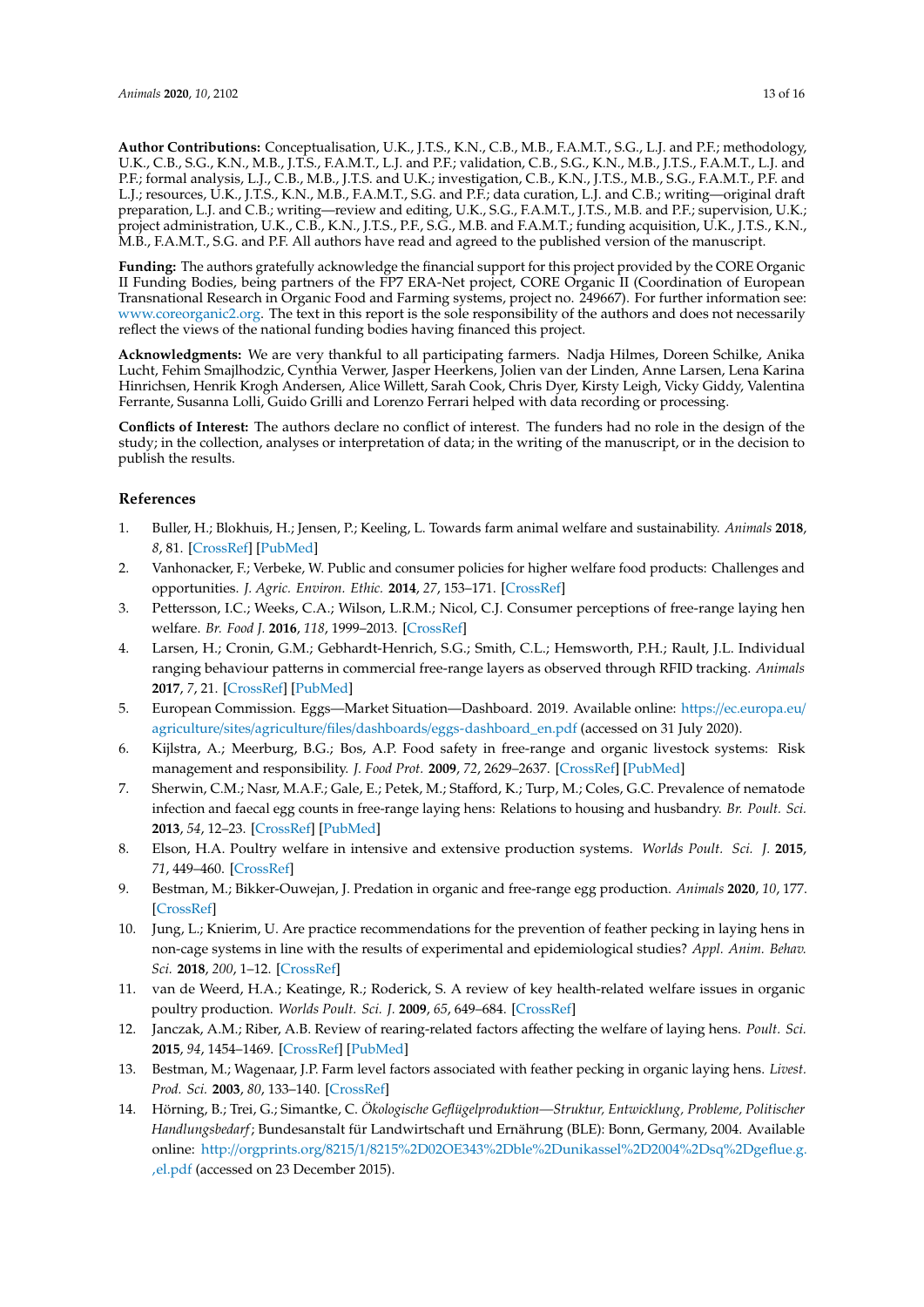- <span id="page-13-0"></span>15. Staack, M.; Gruber, B.; Keppler, C.; Zaludik, K.; Niebuhr, K.; Knierim, U. Maßnahmen gegen Federpicken bei ökologisch gehaltenen Legehennen. Ergebnisse einer epidemiologischen Untersuchung. *Landbauforsch. Spec. Issue* **2008**, *320*, 131–141.
- <span id="page-13-1"></span>16. Bestman, M.; Wagenaar, J.P. Health and welfare in dutch organic laying hens. *Animals* **2014**, *4*, 374–390. [\[CrossRef\]](http://dx.doi.org/10.3390/ani4020374)
- <span id="page-13-2"></span>17. Rodenburg, T.B.; Krimpen, M.M.; de Jong, I.C.; de Haas, E.N.; Kos, M.S.; Riedstra, B.J.; Nordquist, R.E.; Wagenaar, J.P.; Bestman, M.; Nicol, C.J. The prevention and control of feather pecking in laying hens: Identifying the underlying principles. *World Poult. Sci. J.* **2013**, *69*, 361–373. [\[CrossRef\]](http://dx.doi.org/10.1017/S0043933913000354)
- <span id="page-13-3"></span>18. European Commission. Commission Regulation (EC) No 889/2008 of 5 September 2008 Laying Down Detailed Rules for the Implementation of Council Regulation (EC) No 834/2007 on Organic Production and Labelling of Organic Products with Regard to Organic Production, Labelling and Control. 2008. Available online: https://[www.google.com](https://www.google.com/url?sa=t&rct=j&q=&esrc=s&source=web&cd=&ved=2ahUKEwjGqtvHzvzsAhVZIqYKHZ0-Ag8QFjAAegQIARAC&url=https%3A%2F%2Feur-lex.europa.eu%2FlexUriServ%2FLexUriServ.do%3Furi%3DOJ%3AL%3A2008%3A250%3A0001%3A0084%3AEN%3APDF&usg=AOvVaw04wLs1Oq2dyw72s7C3jbrp)/url?sa=t&rct=j&q=&esrc=s&source=web&cd=&ved= [2ahUKEwjGqtvHzvzsAhVZIqYKHZ0-Ag8QFjAAegQIARAC&url](https://www.google.com/url?sa=t&rct=j&q=&esrc=s&source=web&cd=&ved=2ahUKEwjGqtvHzvzsAhVZIqYKHZ0-Ag8QFjAAegQIARAC&url=https%3A%2F%2Feur-lex.europa.eu%2FlexUriServ%2FLexUriServ.do%3Furi%3DOJ%3AL%3A2008%3A250%3A0001%3A0084%3AEN%3APDF&usg=AOvVaw04wLs1Oq2dyw72s7C3jbrp)=https%3A%2F%2Feur-lex.europa. [eu%2FlexUriServ%2FLexUriServ.do%3Furi%3DOJ%3AL%3A2008%3A250%3A0001%3A0084%3AEN%](https://www.google.com/url?sa=t&rct=j&q=&esrc=s&source=web&cd=&ved=2ahUKEwjGqtvHzvzsAhVZIqYKHZ0-Ag8QFjAAegQIARAC&url=https%3A%2F%2Feur-lex.europa.eu%2FlexUriServ%2FLexUriServ.do%3Furi%3DOJ%3AL%3A2008%3A250%3A0001%3A0084%3AEN%3APDF&usg=AOvVaw04wLs1Oq2dyw72s7C3jbrp) 3APDF&usg=[AOvVaw04wLs1Oq2dyw72s7C3jbrp](https://www.google.com/url?sa=t&rct=j&q=&esrc=s&source=web&cd=&ved=2ahUKEwjGqtvHzvzsAhVZIqYKHZ0-Ag8QFjAAegQIARAC&url=https%3A%2F%2Feur-lex.europa.eu%2FlexUriServ%2FLexUriServ.do%3Furi%3DOJ%3AL%3A2008%3A250%3A0001%3A0084%3AEN%3APDF&usg=AOvVaw04wLs1Oq2dyw72s7C3jbrp) (accessed on 11 November 2020).
- <span id="page-13-4"></span>19. Lambton, S.L.; Knowles, T.G.; Yorke, C.; Nicol, C.J. The risk factors affecting the development of vent pecking and cannibalism in free-range and organic laying hens. *Anim. Welf.* **2015**, *24*, 101–111. [\[CrossRef\]](http://dx.doi.org/10.7120/09627286.24.1.101)
- <span id="page-13-5"></span>20. Kaukonen, E.; Valros, A. Feather pecking and cannibalism in non-beak-trimmed laying hen flocks-Farmers' perspectives. *Animals* **2019**, *9*, 43. [\[CrossRef\]](http://dx.doi.org/10.3390/ani9020043)
- <span id="page-13-6"></span>21. Jansson, D.S.; Nyman, A.; Vagsholm, I.; Christensson, D.; Göransson, M.; Fossum, O.; Höglund, J. Ascarid infections in laying hens kept in different housing systems. *Avian Pathol.* **2010**, *39*, 525–532. [\[CrossRef\]](http://dx.doi.org/10.1080/03079457.2010.527923)
- <span id="page-13-7"></span>22. Gauly, M.; Duss, C.; Erhardt, G. Influence of Ascaridia galli infections and anthelmintic treatments on the behaviour and social ranks of laying hens (*Gallus gallus domesticus*). *Vet. Parasitol.* **2007**, *146*, 271–280. [\[CrossRef\]](http://dx.doi.org/10.1016/j.vetpar.2007.03.005)
- <span id="page-13-8"></span>23. Stokholm, N.M. Studies on Infections in Free-Range Chickens. Ph.D. Thesis, University of Copenhagen, Copenhagen, Denmark, 2009.
- <span id="page-13-9"></span>24. Richards, G.J.; Wilkins, L.J.; Knowles, T.G.; Booth, F.; Toscano, M.J.; Nicol, C.J.; Brown, S.N. Pop hole use by hens with different keel fracture status monitored throughout the laying period. *Vet. Rec.* **2012**, *170*, 494. [\[CrossRef\]](http://dx.doi.org/10.1136/vr.100489)
- <span id="page-13-12"></span>25. Heerkens, J.L.T.; Delezie, E.; Rodenburg, T.B.; Kempen, I.; Zoons, J.; Ampe, B.; Tuyttens, F.A.M. Risk factors associated with keel bone and foot pad disorders in laying hens housed in aviary systems. *Poult. Sci.* **2016**, *95*, 482–488. [\[CrossRef\]](http://dx.doi.org/10.3382/ps/pev339) [\[PubMed\]](http://www.ncbi.nlm.nih.gov/pubmed/26628344)
- <span id="page-13-10"></span>26. Rufener, C.; Baur, S.; Stratmann, A.; Toscano, M.J. Keel bone fractures affect egg laying performance but not egg quality in laying hens housed in a commercial aviary system. *Poult. Sci.* **2019**, *98*, 1589–1600. [\[CrossRef\]](http://dx.doi.org/10.3382/ps/pey544) [\[PubMed\]](http://www.ncbi.nlm.nih.gov/pubmed/30481360)
- <span id="page-13-11"></span>27. Grafl, B.; Polster, S.; Sulejmanovic, T.; Pürrer, B.; Guggenberger, B.; Hess, M. Assessment of health and welfare of Austrian laying hens at slaughter demonstrates influence of husbandry system and season. *Br. Poult. Sci.* **2017**, *58*, 209–215. [\[CrossRef\]](http://dx.doi.org/10.1080/00071668.2017.1280723) [\[PubMed\]](http://www.ncbi.nlm.nih.gov/pubmed/28084805)
- <span id="page-13-13"></span>28. Niebuhr, K.; Arhant, C.; Lugmair, A.; Gruber, B.; Zaludik, K. Foot pad dermatitis in laying hens kept in non-cage systems in Austria. In Proceedings of the 8th European Symposium Poultry Welfare, Cervia, Italy, 18–22 May 2009.
- <span id="page-13-14"></span>29. Nasr, M.A.F.; Murrell, J.C.; Nicol, C.J. The effect of keel fractures on egg production, feed and water consumption in individual laying hens. *Br. Poult. Sci.* **2013**, *54*, 165–170. [\[CrossRef\]](http://dx.doi.org/10.1080/00071668.2013.767437) [\[PubMed\]](http://www.ncbi.nlm.nih.gov/pubmed/23647178)
- <span id="page-13-15"></span>30. Nasr, M.A.F.; Nicol, C.J.; Murrell, J.C. Do laying hens with keel bone fractures experience pain? *PLoS ONE* **2012**, *7*, e42420. [\[CrossRef\]](http://dx.doi.org/10.1371/journal.pone.0042420) [\[PubMed\]](http://www.ncbi.nlm.nih.gov/pubmed/22927930)
- <span id="page-13-16"></span>31. Simoneit, C.; Bender, S.; Koopmann, R. Quantitative and qualitative overview and assessment of literature on animal health in organic farming between 1991 and 2011. Part II: Pigs, poultry, others. *vTI Agric. Res.* **2012**, *62*, 105–110.
- <span id="page-13-17"></span>32. Farm Animal Welfare Council. *Farm Animal Welfare in Great Britain: Past, Present and Future*; FAWC: London, UK, 2009. Available online: https://www.gov.uk/government/publications/[fawc-report-on-farm-animal](https://www.gov.uk/government/publications/fawc-report-on-farm-animal-welfare-in-great-britain-past-present-and-future)[welfare-in-great-britain-past-present-and-future](https://www.gov.uk/government/publications/fawc-report-on-farm-animal-welfare-in-great-britain-past-present-and-future) (accessed on 8 September 2020).
- <span id="page-13-18"></span>33. Von Borell, E.; Sørensen, J.T. Organic livestock production in Europe: Aims, rules and trends with special emphasis on animal health and welfare. *Livest. Prod. Sci.* **2004**, *90*, 3–9. [\[CrossRef\]](http://dx.doi.org/10.1016/j.livprodsci.2004.07.003)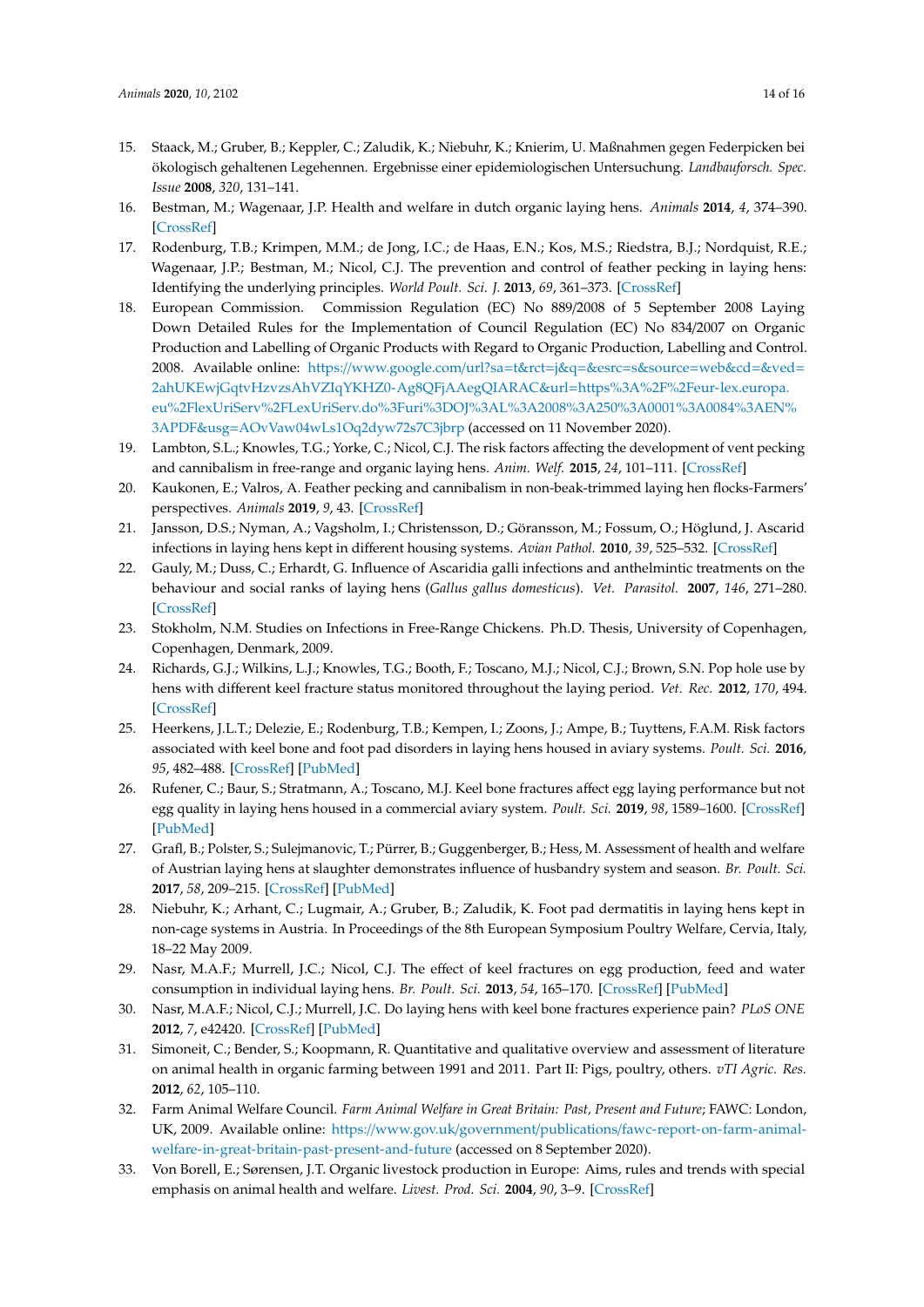- <span id="page-14-0"></span>34. Leenstra, F.; Maurer, V.; Bestman, M.; van Sambeek, F.; Zeltner, E.; Reuvekamp, B.; Galea, F.; Van Niekerk, T. Performance of commercial laying hen genotypes on free range and organic farms in Switzerland, France and The Netherlands. *Br. Poult. Sci.* **2012**, *53*, 282–290. [\[CrossRef\]](http://dx.doi.org/10.1080/00071668.2012.703774)
- <span id="page-14-1"></span>35. Leenstra, F.; Maurer, V.; Galea, F.; Bestman, M.; Amsler-Kepalaite, Z.; Visscher, J.; Vermeij, I.; van Krimpen, M. Laying hen performance in different production systems; why do they differ and how to close the gap? Results of discussions with groups of farmers in The Netherlands, Switzerland and France, benchmarking and model calculations. *Eur. Poult. Sci.* **2014**, *78*, 1–10.
- <span id="page-14-2"></span>36. Steenfeldt, S.; Nielsen, B.L. Welfare of organic laying hens kept at different indoor stocking densities in a multi-tier aviary system. I: Egg laying and use of veranda and outdoor area. *Animal* **2015**, *9*, 1509–1517. [\[CrossRef\]](http://dx.doi.org/10.1017/S1751731115000713)
- <span id="page-14-3"></span>37. Thapa, S.; Hinrichsen, L.K.; Brenninkmeyer, C.; Gunnarsson, S.; Heerkens, J.L.T.; Verwer, C.; Niebuhr, K.; Willett, A.; Grilli, G.; Thamsborg, S.M.; et al. Prevalence and magnitude of helminth infections in organic laying hens (*Gallus gallus domesticus*) across Europe. *Vet. Parasitol.* **2015**, *214*, 118–124. [\[CrossRef\]](http://dx.doi.org/10.1016/j.vetpar.2015.10.009) [\[PubMed\]](http://www.ncbi.nlm.nih.gov/pubmed/26518645)
- <span id="page-14-4"></span>38. Bestman, M.; Verwer, C.; Brenninkmeyer, C.; Willett, A.; Hinrichsen, L.K.; Smajlhodzic, F.; Heerkens, J.; Gunnarsson, S.; Ferrante, V. Feather-pecking and injurious pecking in organic laying hens in 107 flocks from eight European countries. *Anim. Welf.* **2017**, *26*, 355–363. [\[CrossRef\]](http://dx.doi.org/10.7120/09627286.26.3.355)
- <span id="page-14-5"></span>39. Jung, L.; Niebuhr, K.; Hinrichsen, L.K.; Gunnarsson, S.; Brenninkmeyer, C.; Bestman, M.; Heerkens, J.; Ferrari, P.; Knierim, U. Possible risk factors for keel bone damage in organic laying hens. *Animal* **2019**, *13*, 2356–2364. [\[CrossRef\]](http://dx.doi.org/10.1017/S175173111900003X) [\[PubMed\]](http://www.ncbi.nlm.nih.gov/pubmed/30808429)
- <span id="page-14-6"></span>40. Tauson, R.; Kjær, J.B.; Maria, G.A.; Cepero, R.; Holm, K.E. Applied scoring of integument and health in laying hens. *Anim. Sci. Pap. Rep.* **2005**, *23*, 153–159.
- <span id="page-14-7"></span>41. Byrt, T.; Bishop, J.; Carlin, J.B. Bias, prevalence and kappa. *J. Clin. Epidemiol.* **1993**, *46*, 423–429. [\[CrossRef\]](http://dx.doi.org/10.1016/0895-4356(93)90018-V)
- <span id="page-14-8"></span>42. Fleiss, J.L.; Levin, B.; Paik, M.C. *Statistical Methods for Rates and Proportions*, 3rd ed.; John Wiley & Sons: Hoboken, NJ, USA, 2003.
- <span id="page-14-9"></span>43. Menard, S. *Applied Logistic Regression Analysis*; Sage University Series on Quantitative Applications in the Social Sciences; Sage Publications: Thousand Oaks, CA, USA, 1995.
- <span id="page-14-10"></span>44. Cohen, J.; Cohen, P.; West, S.G.; Aiken, L.S. *Applied Multiple Regression*/*Correlation Analysis for the Behavioral Sciences*; Lawrence Erlbaum Associates: Mahwah, NJ, USA, 2003.
- <span id="page-14-11"></span>45. EU Commission. Laying Hens by Way of Keeping. 2015. Available online: https://[circabc.europa.eu](https://circabc.europa.eu/sd/a/c32a9f6b-0480-4c94-8772-387da7ec80df/2%20nombre%20poules%20r400.xls)/sd/a/ [c32a9f6b-0480-4c94-8772-387da7ec80df](https://circabc.europa.eu/sd/a/c32a9f6b-0480-4c94-8772-387da7ec80df/2%20nombre%20poules%20r400.xls)/2%20nombre%20poules%20r400.xls (accessed on 31 July 2020).
- <span id="page-14-12"></span>46. Krimpen, M.M.; van Leenstra, F.; Maurer, V.; Bestman, M. How to fulfill EU requirements to feed organic laying hens 100% organic ingredients. *J. Appl. Poult. Res.* **2016**, *25*, 129–138. [\[CrossRef\]](http://dx.doi.org/10.3382/japr/pfv048)
- <span id="page-14-13"></span>47. Kjær, J.B.; Bessei, W. The interrelationships of nutrition and feather pecking in the domestic fowl—A review. *Arch. Geflügelk* **2013**, *77*, 1–9.
- <span id="page-14-14"></span>48. The Council of the European Union. Directive EU. Council Directive 99/74/EC of 19 July 1999 laying down minimum standards for the protection of laying hens. *O*ff*. J. Eur. Communities* **1999**, *203*, 53–57.
- <span id="page-14-15"></span>49. Wang, G.; Ekstrand, C.; Svedberg, J. Wet litter and perches as risk factors for the development of foot pad dermatitis in floor-housed hens. *Brit. Poult. Sci.* **1998**, *39*, 191–197. [\[CrossRef\]](http://dx.doi.org/10.1080/00071669889114)
- <span id="page-14-16"></span>50. Stadig, L.M.; Ampe, B.A.; Van Gansbeke, S.; Van Den Bogart, T.; D'Haenens, E.; Heerkens, J.L.T.; Tuyttens, F.A.M. Survey of egg farmers regarding the ban on conventional cages in the EU and their opinion of alternative layer housing systems in Flanders, Belgium. *Poult. Sci.* **2016**, *95*, 715–725. [\[CrossRef\]](http://dx.doi.org/10.3382/ps/pev334)
- <span id="page-14-17"></span>51. Bioland. Bioland Standards. 2019. Available online: https://[www.bioland.de](https://www.bioland.de/fileadmin/user_upload/Verband/Dokumente/Richtlinien_fuer_Erzeuger_und_Hersteller/Bioland_Standards_2019-11-25.pdf)/fileadmin/user\_upload/ Verband/Dokumente/[Richtlinien\\_fuer\\_Erzeuger\\_und\\_Hersteller](https://www.bioland.de/fileadmin/user_upload/Verband/Dokumente/Richtlinien_fuer_Erzeuger_und_Hersteller/Bioland_Standards_2019-11-25.pdf)/Bioland\_Standards\_2019-11-25.pdf (accessed on 7 August 2020).
- <span id="page-14-18"></span>52. Oden, K.; Keeling, L.J.; Algers, B. Effects of sex composition on fear measured as tonic immobility and vigilance behaviour in large flocks of laying hens. *App. Anim. Behav. Sci.* **2005**, *95*, 89–102. [\[CrossRef\]](http://dx.doi.org/10.1016/j.applanim.2005.03.003)
- <span id="page-14-19"></span>53. Keppler, C.; Fürmetz, A.; Heß, J.; Deerberg, F.; Knierim, U. Laying Hen Behaviour, Health and Performance in A Free-Range System with A Modern Mobile House. In Proceedings of the 39th International Congress of the International Society for Applied Ethology, Kanagawa, Japan, 20–23 August 2005.
- <span id="page-14-20"></span>54. Hegelund, L.; Sørensen, J.T.; Kjær, J.B.; Kristensen, I.S. Use of the range area in organic egg production systems: Effect of climatic factors, flock size, age and artificial cover. *Br. Poult. Sci.* **2005**, *46*, 1–8. [\[CrossRef\]](http://dx.doi.org/10.1080/00071660400023813) [\[PubMed\]](http://www.ncbi.nlm.nih.gov/pubmed/15835245)